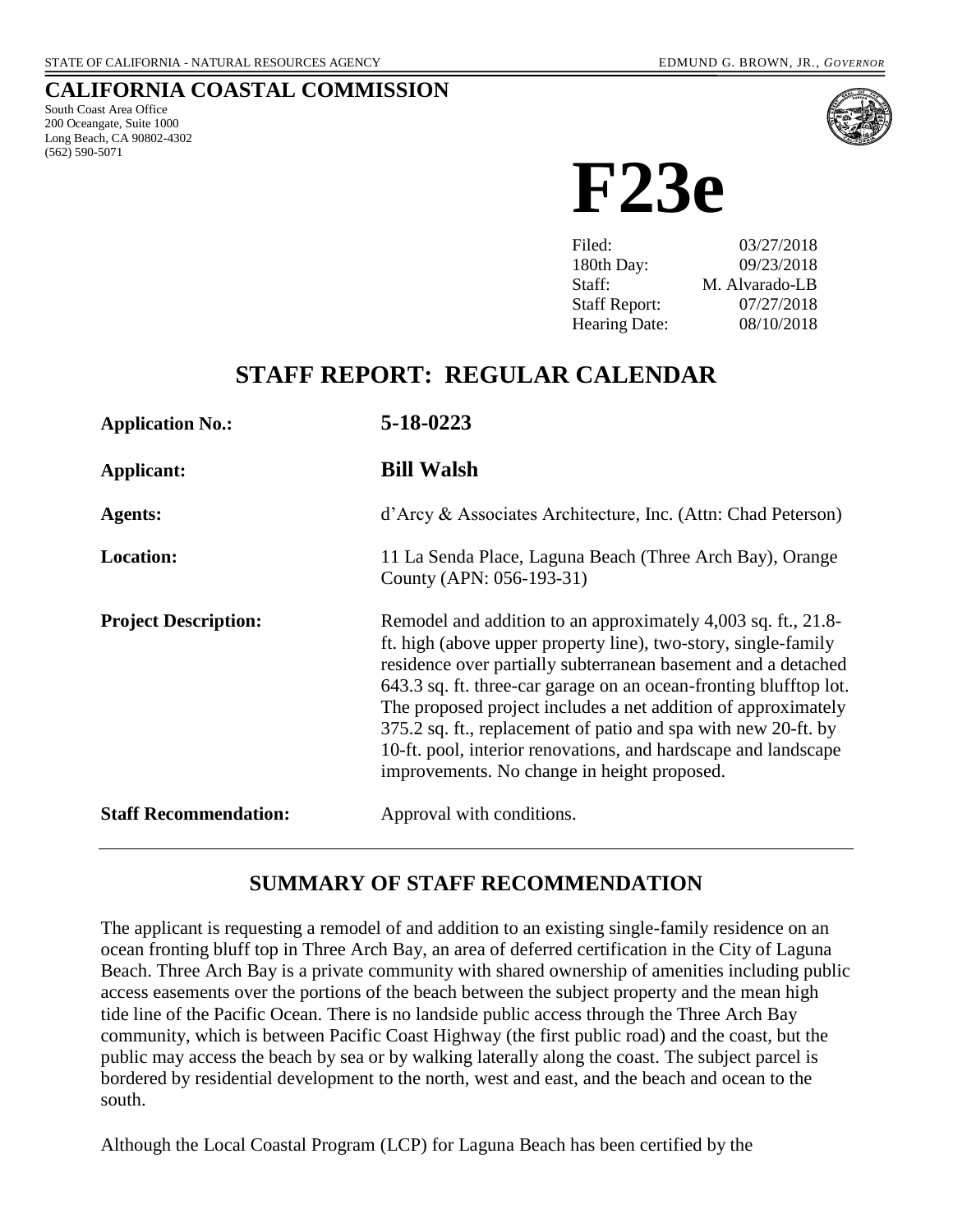$\overline{a}$ 

Commission, certification of the Three Arch Bay area was deferred by the Commission due to uncertainty of how to certify land use policies consistent with Chapter 3 of the Coastal Act and implementing ordinances consistent with the land use plan for this specific area, given the accessrestrictive nature of the community. The proposed project is located within this area of deferred certification; therefore, the project requires a coastal development permit from the Coastal Commission.

The existing two-story residence was constructed in 1932, prior to passage and implementation of the Coastal Act. In 1984, the Commission approved CDP 5-83-896 authorizing an addition to the single-family residence and the garage.

The proposed project is a remodel with landward additions to the pre-Coastal Act 21.8-foot high (above upper property line)<sup>1</sup>, 4,002.8-square-foot single-family residence with a basement level. The proposed project includes an approximately 62.4-square-foot basement level addition, a 330.6 square-foot addition to the first floor, and demolition of 17.8 square feet of second floor living space. The proposed project also includes interior renovations (e.g. relocation of mechanical room to accommodate new staircase, larger basement bedroom and bathroom, relocation of kitchen, removal of bedroom on second floor to accommodate larger master bedroom and a walk-in closet, replacement of fixtures and cabinetries).

The structure has an existing habitable basement level which will be enlarged by 62.4 square feet. The proposed additions and pool will be on the landward side of the residence. Approximately 155.3 square feet of the proposed addition will be within the footprint of the existing residence. The remodel will increase the overall square footage of the residence from 4,002.8 to approximately 4,378 square feet. New hardscape and landscape with irrigation improvements are proposed as part of the proposed project. Approximately 112 cubic yards of grading is proposed for the enlargement of the basement.

The existing roof and exterior walls will be altered<sup>2</sup> approximately 30.2 percent and approximately 33.7 percent, respectively. Regarding interior remodeling, approximately 59.2 percent (based on floor area) of the interior of the residence is proposed to be altered. The applicant proposes to retain and use the existing foundation (i.e. existing footings/slab and raised wood floor) (Zero percent alterations). Therefore, although difficult to estimate precisely, based on the project plans and the above figures, the total percentage of the existing residence as a whole proposed to be altered is approximately 30.78 percent.

The minimum bluff edge setback for new development in the certified areas of Laguna Beach (and many other jurisdictions) is 25 feet, but since the subject property is within an area of deferred certification, the LCP policy that requires the minimal setback is not the standard of review, which is Chapter 3 of the Coastal Act (however, the LCP may be used as guidance). The Commission staff's Geologist, Dr. Joseph Street, has reviewed the applicant's geotechnical analysis, bluff edge

<sup>&</sup>lt;sup>1</sup> Maximum building height is 21.8 feet high above upper property line, or 33 feet high above grade.

<sup>&</sup>lt;sup>2</sup> For purposes of this analysis, the term and variations of the term "alter" are used to encompass the terms "demolition, removal, replacement, structural reinforcement, and/or reconstruction," as these are all proposed as part of this project.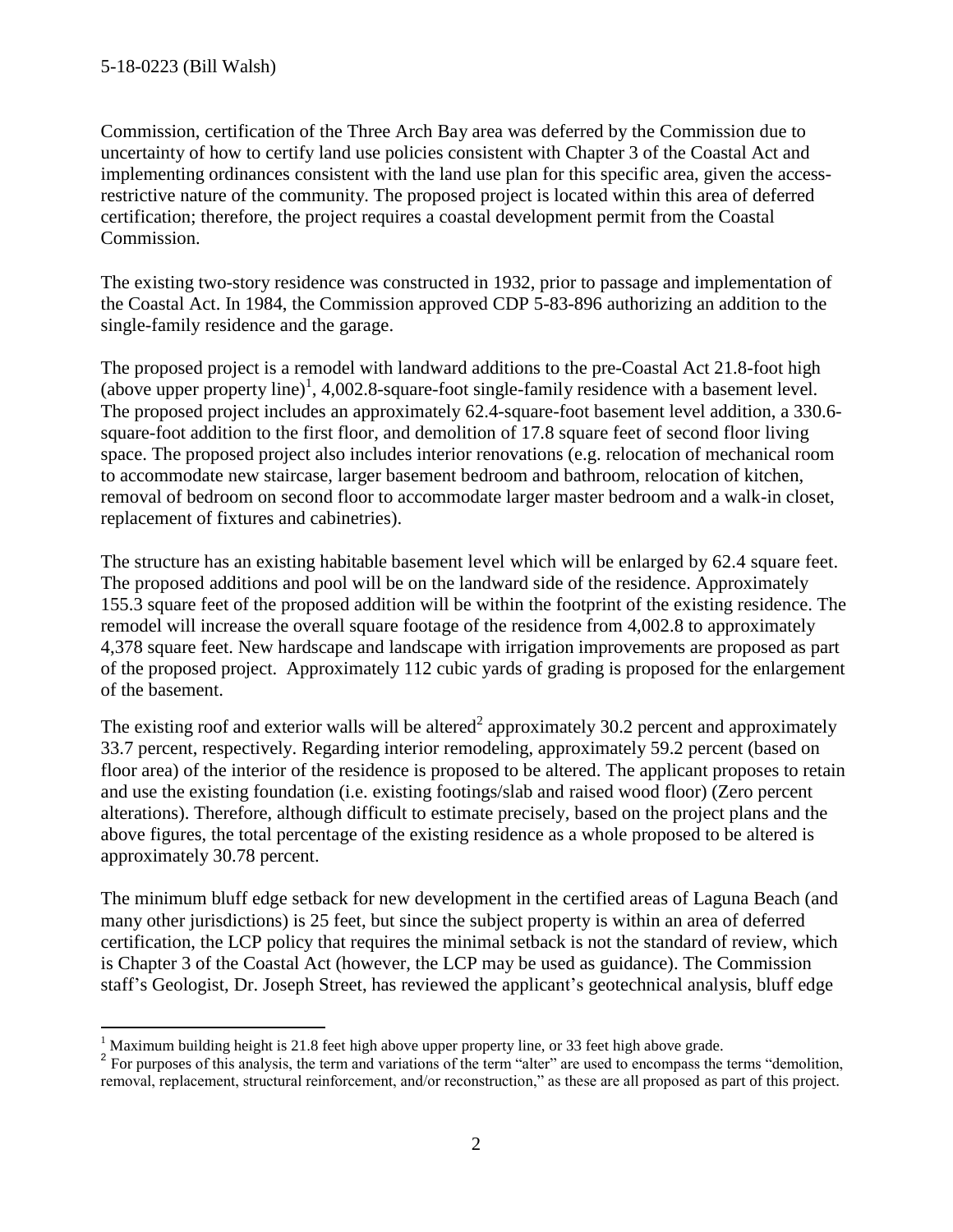determination, topographic survey, cross-sections, and proposed architectural plans, and has determined that the bluff edge is located at an elevation of approximately 87 feet above mean sea level (MSL) based on the definitions of bluff edge in the Coastal Act and Commission's regulations, as well as the Laguna Beach Land Use Element, which is reviewed as guidance.

Existing development that predates the Coastal Act and is located seaward of the bluff edge or within the setbacks typically used in Three Arch Bay is considered by the Commission to be legally non-conforming. However, new development would have to conform to the current building standards and Coastal Act requirements for an adequate setback from the bluff edge. In In addition, if the existing structure were altered sufficiently, then the Commission could require that the entire structure would need to conform to current standards. The Commission has often used the label "major remodel" to describe a situation where it finds that alterations have reached that level. In this case, the proposed project is not a major remodel because the applicant is proposing to alter less than 50 percent of the existing residence, and the project will not increase the square footage of the existing building or structure by 50 percent or more. Also, no change to the existing structure's bluff edge setback is proposed. Nevertheless, the proposed project does involve new development in the form of additions and major accessory structures (i.e. pool) that require a structural foundation, and as such, all of that new development must comply with the applicable standards, in this case from Chapter 3 of the Coastal Act.

The proposed additions and pool will be landward of existing development and will be setback more than 25 feet from the edge of the coastal bluff, consistent with the required setback in the City's certified Land Use Plan. The applicant's geotechnical investigations determined that the additions can be safely supported by the proposed slab-on-grade foundation. In addition, the proposed additions will be landward of the 1.5 Factor of Safety as determined by the applicant's geotechnical consultants. The applicant's wave run-up and bluff/shoreline erosion analysis indicates that the proposed remodeled residence and addition will not be impacted by coastal hazards and will not require a shoreline protective device over the next 75 to 100 years.

Because the proposed remodel and addition, which will be constructed on the landward side of the existing residence, is, or can easily be made, consistent with the relevant Chapter 3 policies, Commission staff is recommending conditional approval based on that consistency.

Staff recommends **approval** with conditions that require the applicant to: submit revised plans which correctly identify the bluff edge and ensure that no new development or improvements of principal structures or accessory structures shall be constructed further seaward than the existing residence's current seaward line of development; conform to landscape and erosion control requirements and geotechnical recommendations; implement construction best management practices; confirm that the extent of demolition is consistent with the approved demolition plans; assume the risks of the development, waive any claim of damage or liability against the Commission, and indemnify the Commission against future claims; declare that any future improvements to the structure authorized by this permit shall require a permit amendment or a new permit; and record a deed restriction against the property incorporating the special conditions of this permit as covenants, conditions and restrictions on the use and enjoyment of the property.

The motion and resolution to carry out the staff recommendation are on **page 5**.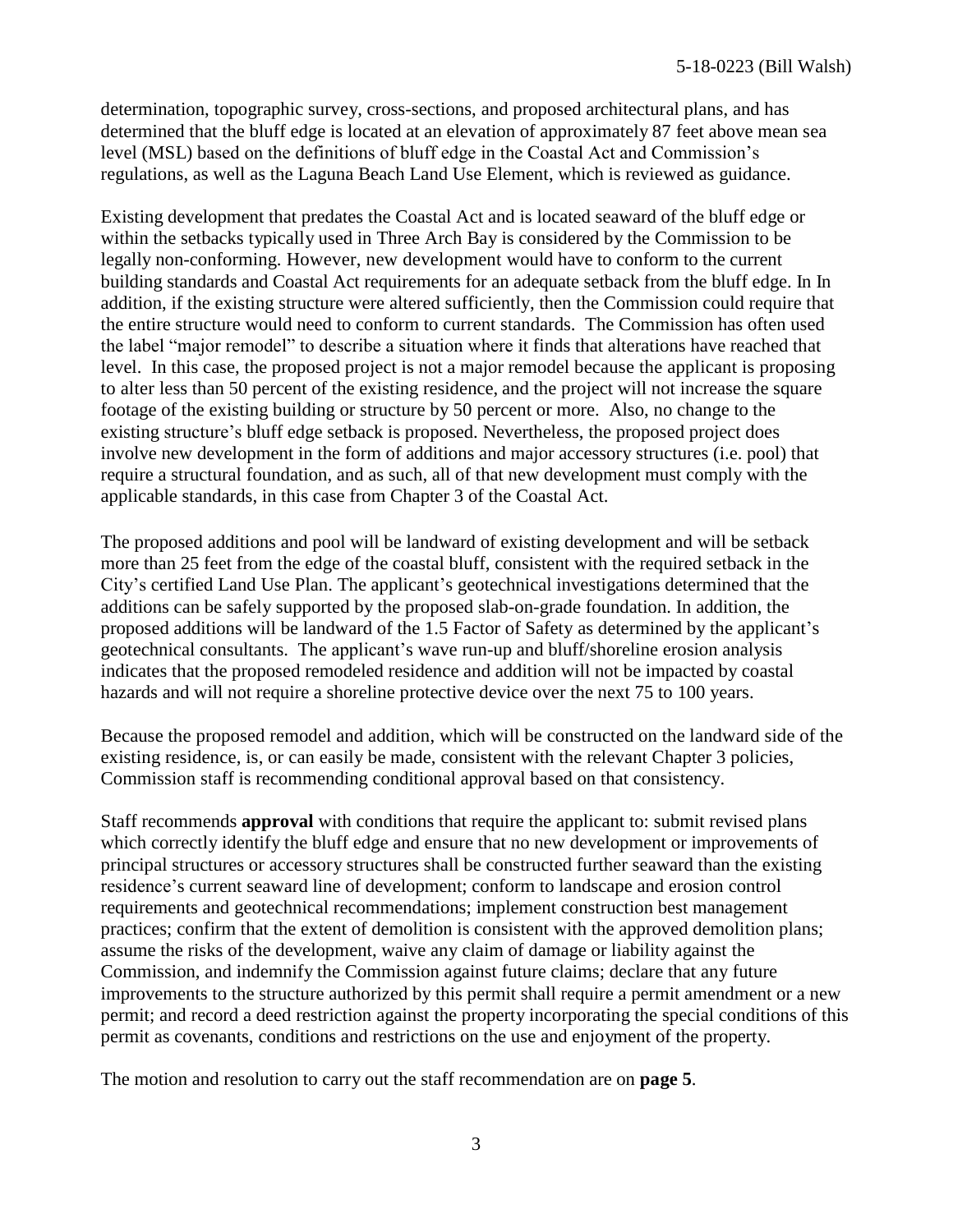# **TABLE OF CONTENTS**

## **APPENDICES**

Appendix A - Substantive File Documents

## **EXHIBITS**

Exhibit 1 - Project Location

Exhibit  $2$  – Project Plans & Elevations

Exhibit  $3 -$  CCC Top of Bluff

Exhibit 4 – Letter of Opposition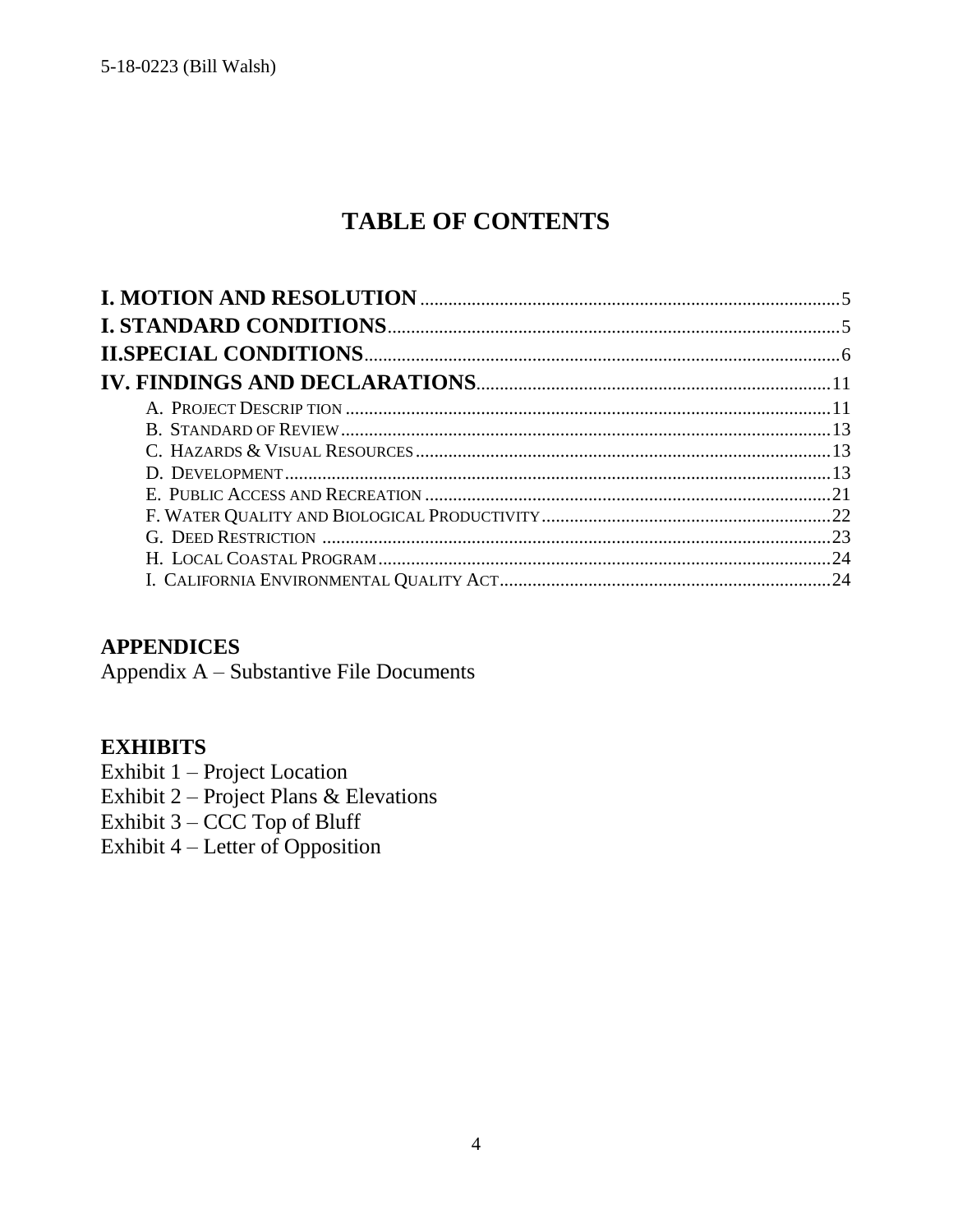# <span id="page-4-0"></span>**I. MOTION AND RESOLUTION**

### **Motion:**

*I move that the Commission approve Coastal Development Permit Application No. 5-18-0223 pursuant to the staff recommendation.*

Staff recommends a **YES** vote. Passage of this motion will result in approval of the permit as conditioned and adoption of the following resolution and findings. The motion passes only by affirmative vote of a majority of the Commissioners present.

### **Resolution:**

<span id="page-4-1"></span>*The Commission hereby approves Coastal Development Permit No. 5-18-0223 for the proposed development and adopts the findings set forth below on grounds that the development as conditioned will be in conformity with the policies of Chapter 3 of the Coastal Act and will not prejudice the ability of the local government having jurisdiction over the area to prepare a Local Coastal Program conforming to the provisions of Chapter 3. Approval of the permit complies with the California Environmental Quality Act because either 1) feasible mitigation measures and/or alternatives have been incorporated to substantially lessen any significant adverse effects of the development on the environment, or 2) there are no further feasible mitigation measures or alternatives that would substantially lessen any significant adverse impacts of the development on the environment.*

# **II. STANDARD CONDITIONS**

This permit amendment is granted subject to the following standard conditions:

- 1. **Notice of Receipt and Acknowledgment**. The permit is not valid and development shall not commence until a copy of the permit, signed by the permittees or authorized agent, acknowledging receipt of the permit and acceptance of the terms and conditions, is returned to the Commission office.
- 2. **Expiration.** If development has not commenced, the permit will expire two years from the date on which the Commission voted on the application. Development shall be pursued in a diligent manner and completed in a reasonable period of time. Application for extension of the permit must be made prior to the expiration date.
- 3. **Interpretation.** Any questions of intent of interpretation of any condition will be resolved by the Executive Director or the Commission.
- 4. **Assignment.** The permit may be assigned to any qualified person, provided assignee files with the Commission an affidavit accepting all terms and conditions of the permit.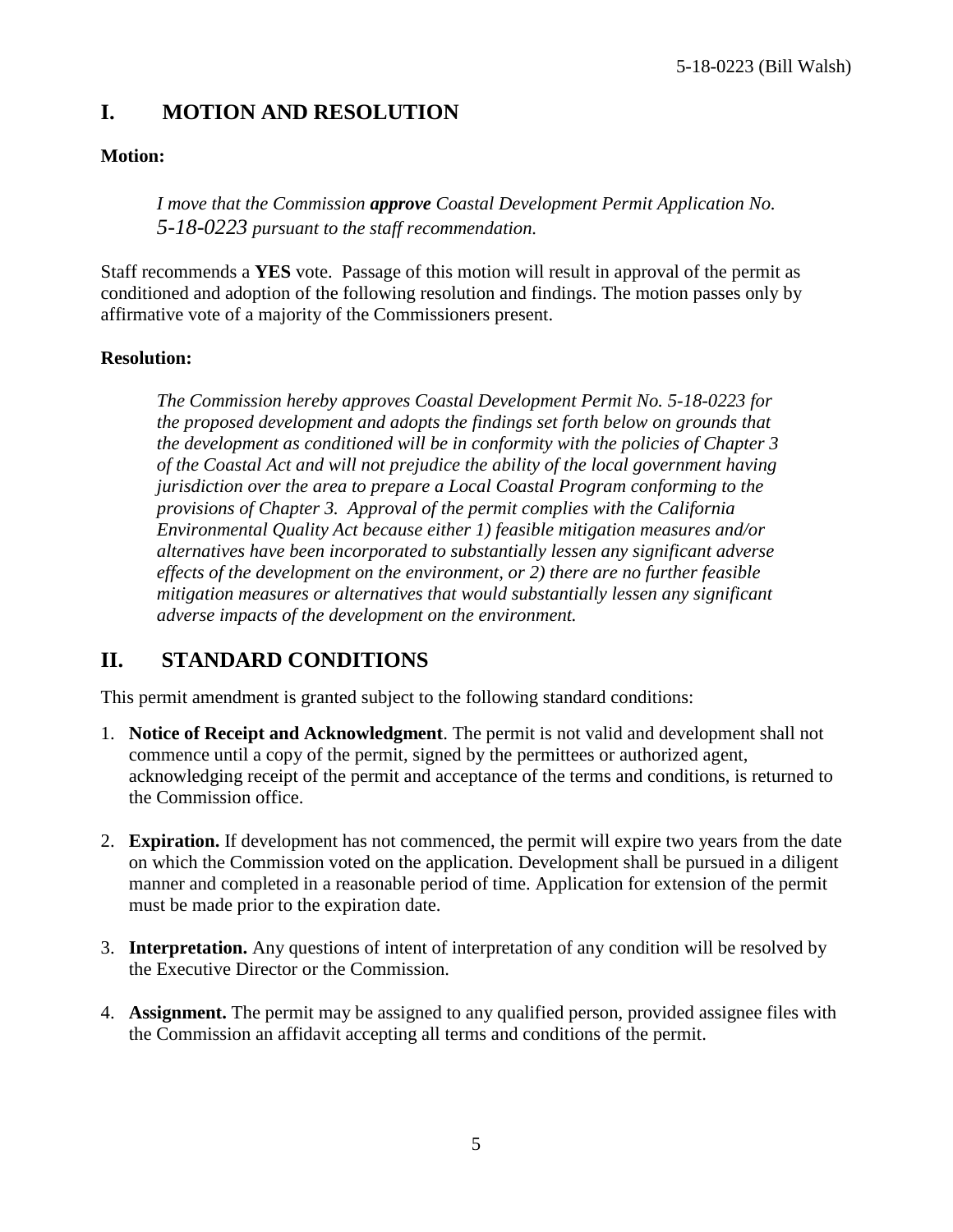5. **Terms and Conditions Run with the Land.** These terms and conditions shall be perpetual, and it is the intention of the Commission and the permittees to bind all future owners and possessors of the subject property to the terms and conditions.

# <span id="page-5-0"></span>**III. SPECIAL CONDITIONS**

This permit is granted subject to the following special conditions:

1. **Submittal of Final Plans.** PRIOR TO ISSUANCE OF THE COASTAL DEVELOPMENT PERMIT, the applicant shall submit, for review and approval of the Executive Director two (2) sets of final architectural plans, foundation plans, grading plans, and drainage and erosion control plans that substantially conform with the plans submitted to the Commission on January 23, 2017 and July 26, 2017 prepared by Morris Skendarian & Associates, AIA, but shall be revised to depict the existing bluff edge line ("CCC Top of Bluff") as depicted in **[Exhibit 3](https://documents.coastal.ca.gov/reports/2018/8/f23e/f23e-8-2018-exhibits.pdf)** of the staff report dated July 27, 2018, and shall depict a 25-foot bluff edge setback from that CCC Bluff Edge. The revised site plan shall also identify the 1984 public access easement located within the property area seaward of the toe of the bluff.

The applicant shall undertake development in accordance with the approved final plans. Any proposed changes to the approved final plans shall be reported to the Executive Director. No changes to the approved final plans shall occur without a Commission amendment to this coastal development permit unless the Executive Director determines that no amendment is legally required.

2. **Conformance with Geotechnical Recommendations.** PRIOR TO ISSUANCE OF THE COASTAL DEVELOPMENT PERMIT, the applicant shall submit, for the Executive Director's review and approval, along with two (2) sets of final plans, evidence that an appropriately licensed professional has reviewed and approved all final design and construction plans to be submitted pursuant to **Special Condition 1,** including foundation and grading/drainage plans and certified that each of those final plans are consistent with the recommendations contained in the Preliminary Geotechnical Investigation dated February 28, 2018, prepared by Geofirm.

The applicant shall undertake development in accordance with the approved final plans. Any proposed changes to the approved final plans shall be reported to the Executive Director. No changes to the approved final plans shall occur without a Commission-approved amendment to this coastal development permit unless the Executive Director determines that no amendment is legally required.

### 3. **Landscaping − Drought Tolerant, Non-Invasive Plants.**

- A. PRIOR TO ISSUANCE OF THE COASTAL DEVELOPMENT PERMIT, the applicant shall submit, in a form and content acceptable to the Executive Director, two (2) full size sets of final landscaping plans, which shall include and be consistent with the following:
	- i. Vegetated landscaped areas shall only consist of native plants or non-native drought tolerant plants, which are non-invasive. No plant species listed as problematic and/or invasive by the California Native Plant Society (http://www.CNPS.org/), the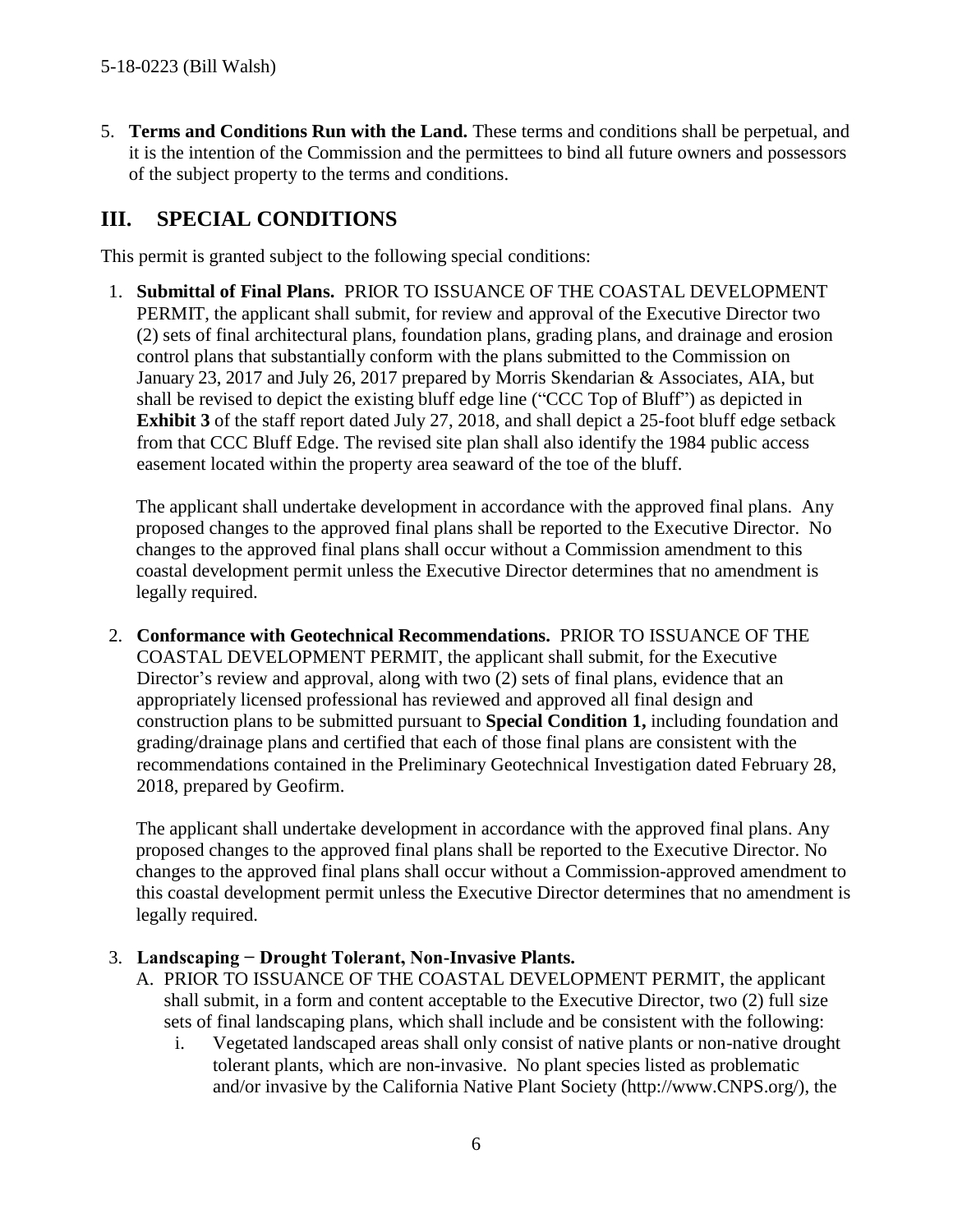California Invasive Plant Council (formerly the California Exotic Pest Plant Council) (http://www.cal-ipc.org/), or as may be identified from time to time by the State of California shall be employed or allowed to naturalize or persist on the site. No plant species listed as a "noxious weed" by the State of California or the U.S. Federal Government shall be utilized within the property. All plants shall be low water use plants as identified by California Department of Water Resources (See: [http://www.water.ca.gov/wateruseefficiency/docs/wucols00.pdf\)](http://www.water.ca.gov/wateruseefficiency/docs/wucols00.pdf).

- ii. Use of reclaimed water for irrigation is encouraged. If using potable water for irrigation, only drip or microspray irrigation systems may be used. Other water conservation measures shall be considered, such as weather based irrigation controllers.
- B. The permittees shall undertake development in accordance with the approved plan. Any proposed changes to the approved final plan shall be reported to the Executive Director. No changes to the approved final plans shall occur without a Commission amendment to this coastal development permit unless the Executive Director determines that no amendment is legally required.

### 4. **Drainage and Run-off Control Plan.**

- A. PRIOR TO ISSUANCE OF THE COASTAL DEVELOPMENT PERMIT, the applicant shall submit, in a form and content acceptable to the Executive Director, two (2) sets of a final drainage plan prepared by an appropriately licensed professional that has been reviewed and approved by the City of Laguna Beach. The plan shall incorporate the following criteria:
	- 1) Runoff from all roofs, patios, driveways and other impervious surfaces and slopes on the site shall be directed to dry wells, trench drains or vegetated/landscaped areas to the maximum extent practicable within the constraints of City requirements and geotechnical recommendations;
	- 2) Where City code prohibits on-site infiltration, runoff shall be collected and discharged via pipe or other non-erosive conveyance to the frontage street to the maximum extent practicable. Runoff from impervious surfaces that cannot feasibly be directed to the street shall be discharged via pipe or other non-erosive conveyance to a designated outlet point to avoid ponding or erosion either on- or off- site;
	- 3) Runoff shall not be allowed to pond adjacent to the structure or sheet flow directly over the coastal bluff to the beach below; and
	- 4) The functionality of the approved drainage and runoff control plan shall be maintained throughout the life of the development.
- B. The permittee shall undertake development in accordance with the approved plan. Any proposed changes to the approved plan shall be reported to the Executive Director. No changes to the approved plan shall occur without a Commission amendment to this coastal development permit unless the Executive Director determines that no amendment is legally required.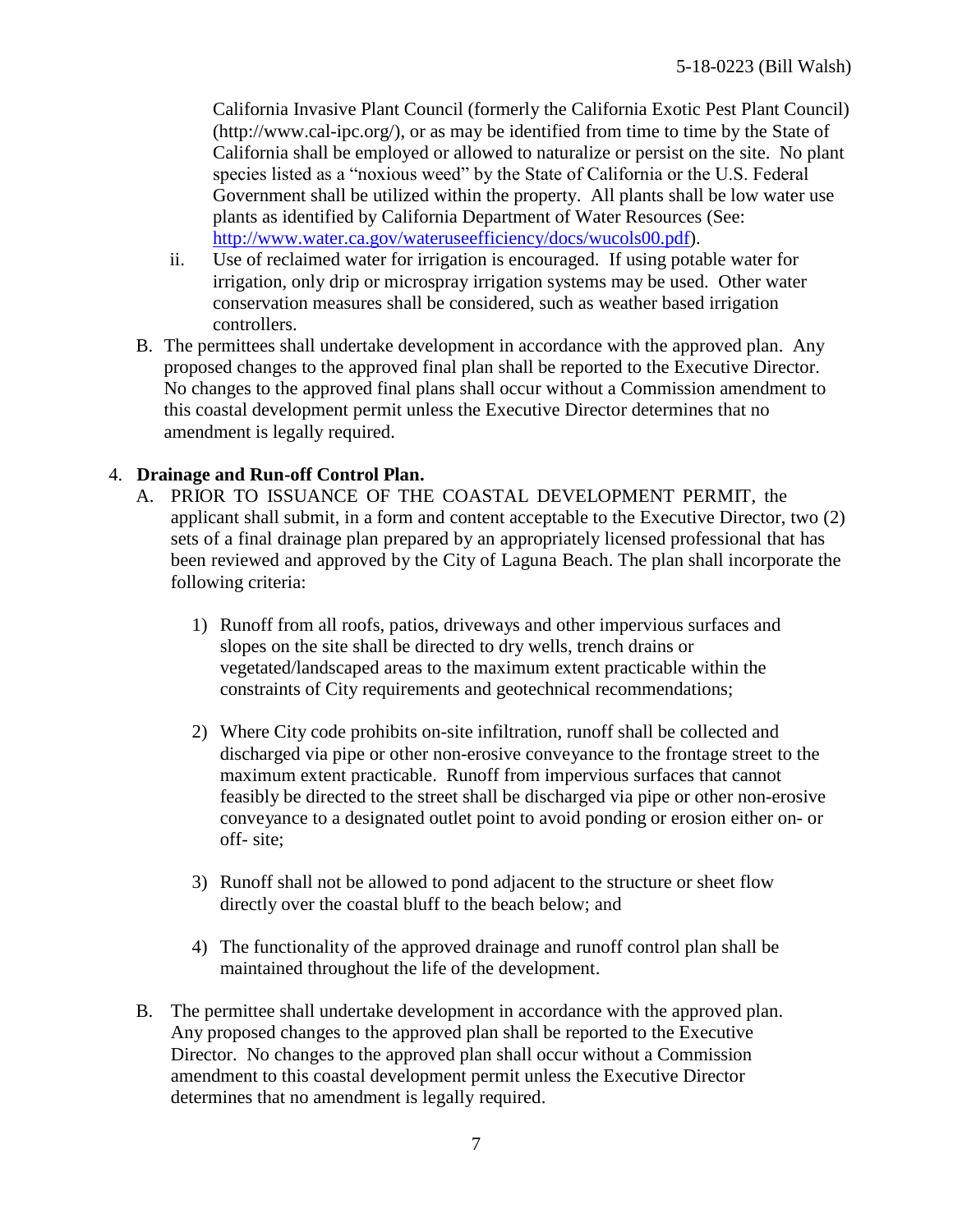- 5. **Assumption of Risk, Waiver of Liability and Indemnity.** By acceptance of this permit, the applicant acknowledges and agrees (i) that the site may be subject to hazards from bluff and slope instability, sea level rise, erosion, landslides and wave uprush or other tidal induced erosion; (ii) to assume the risks to the applicant and the property that is the subject of this permit of injury and damage from such hazards in connection with this permitted development; (iii) to unconditionally waive any claim of damage or liability against the Commission, its officers, agents, and employees for injury or damage from such hazards; and (iv) to indemnify and hold harmless the Commission, its officers, agents, and employees with respect to the Commission's approval of the project against any and all liability, claims, demands, damages, costs (including costs and fees incurred in defense of such claims), expenses, and amounts paid in settlement arising from any injury or damage due to such hazards.
- 6. **Future Improvements.** This permit is only for the development specifically described in Coastal Development Permit 5-18-0223. Pursuant to Title 14 California Code of Regulations Section 13250(b)(6), the exemptions otherwise provided in Public Resources Code Section 30610(a) shall not apply to the development governed by Coastal Development Permit 5-18- 0223. Accordingly, any future improvements to the development authorized by this permit, including but not limited to, repair and maintenance identified as requiring a permit in Public Resources Section 30610(d) and Title 14 California Code of Regulations Sections 13252(a)- (b), shall require a Commission-approved amendment to Permit 5-18-0223 or shall require an additional coastal development permit from the Commission.
- 7. **Storage of Construction Materials, Mechanized Equipment and Removal of Construction Debris.** By acceptance of the permit, the permittee agree to comply with the following construction-related requirements and shall do so in a manner that complies with all relevant local, state and federal laws applicable to each requirement:
	- i. No construction materials, debris, or waste shall be placed or stored where it may be subject to wave, wind, rain, or tidal erosion and dispersion;
	- ii. Any and all debris resulting from construction activities shall be removed from the project site within 24 hours of completion of the project;
	- iii. Construction debris and sediment shall be removed from construction areas each day that construction occurs to prevent the accumulation of sediment and other debris which may be discharged into coastal waters;
	- iv. Erosion control/sedimentation Best Management Practices (BMP's) shall be used to control dust and sedimentation impacts to coastal waters during construction. BMP's shall include, but are not limited to: placement of sand bags around drainage inlets to prevent runoff/sediment transport into coastal waters; and
	- v. All construction materials, excluding lumber, shall be covered and enclosed on all sides, and as far away from a storm drain inlet and receiving waters as possible.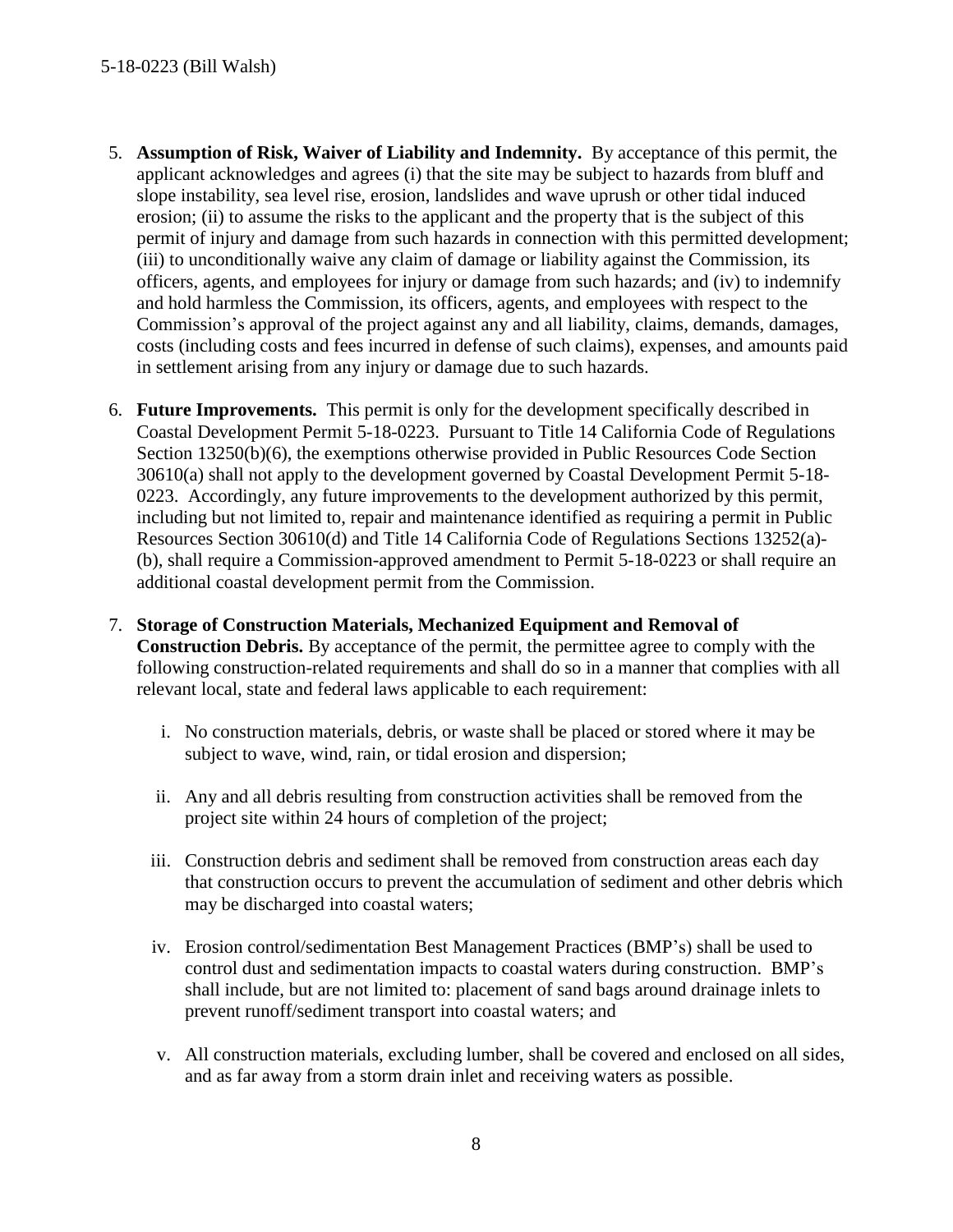Best Management Practices (BMP's) designed to prevent spillage and/or runoff of construction-related materials, sediment, or contaminants associated with construction activity shall be implemented prior to the onset of such activity. Selected BMP's shall be maintained in a functional condition throughout the duration of the project. By acceptance of the permit, the permittee agrees that the following measures shall be used during construction:

- vi. The permittee shall ensure the proper handling, storage, and application of petroleum products and other construction materials. These shall include a designated fueling and vehicle maintenance area with appropriate berms and protection to prevent any spillage of gasoline or related petroleum products or contact with runoff. It shall be located as far away from the receiving waters and storm drain inlets as possible;
- vii. The permittee shall develop and implement spill prevention and control measures;
- viii. The permittee shall maintain and wash equipment and machinery in confined areas specifically designed to control runoff. Thinners or solvents shall not be discharged into sanitary or storm sewer systems. Washout from concrete trucks shall be disposed of at a location not subject to runoff and more than 50 feet away from a storm drain, open ditch or surface water; and
- ix. The permittee shall provide adequate disposal facilities for solid waste, including excess concrete, produced during construction.
- 8. **Structural Reinforcement**. By acceptance of this permit, the applicant acknowledges and agrees that all building/structural elements identified on the project plans as to "remain" or "keep" do not count toward the total amount of authorized alterations (demolition, removal, replacement, and/or reconstruction), as these elements have been determined to be structurally sound and will not require any structural reinforcement, and will not be reinforced or altered in any way.
- 9. **Confirmation of the Extent of Demolition, Removal, and/or Replacement.** After demolition, removal, and/or replacement has been completed, the applicant shall provide the Executive Director, for review and approval, a certified copy of the City of Laguna Beach Building Department job card showing that such work has been performed pursuant to the plans approved under this coastal development permit.

If the Building Department job card, accepted by the Executive Director, indicates additional demolition, removal, and/or replacement has already occurred or must occur due to the deteriorated state of building/structural elements which were proposed by the applicant to remain/keep, the applicant shall halt construction immediately and submit a complete coastal development permit amendment application or an application for a new coastal development permit. The application shall address the issue of revisions to the project due to the need for additional demolition. Whether an amendment or a new application is required shall be determined by the Executive Director.

#### **No further development may occur until either:**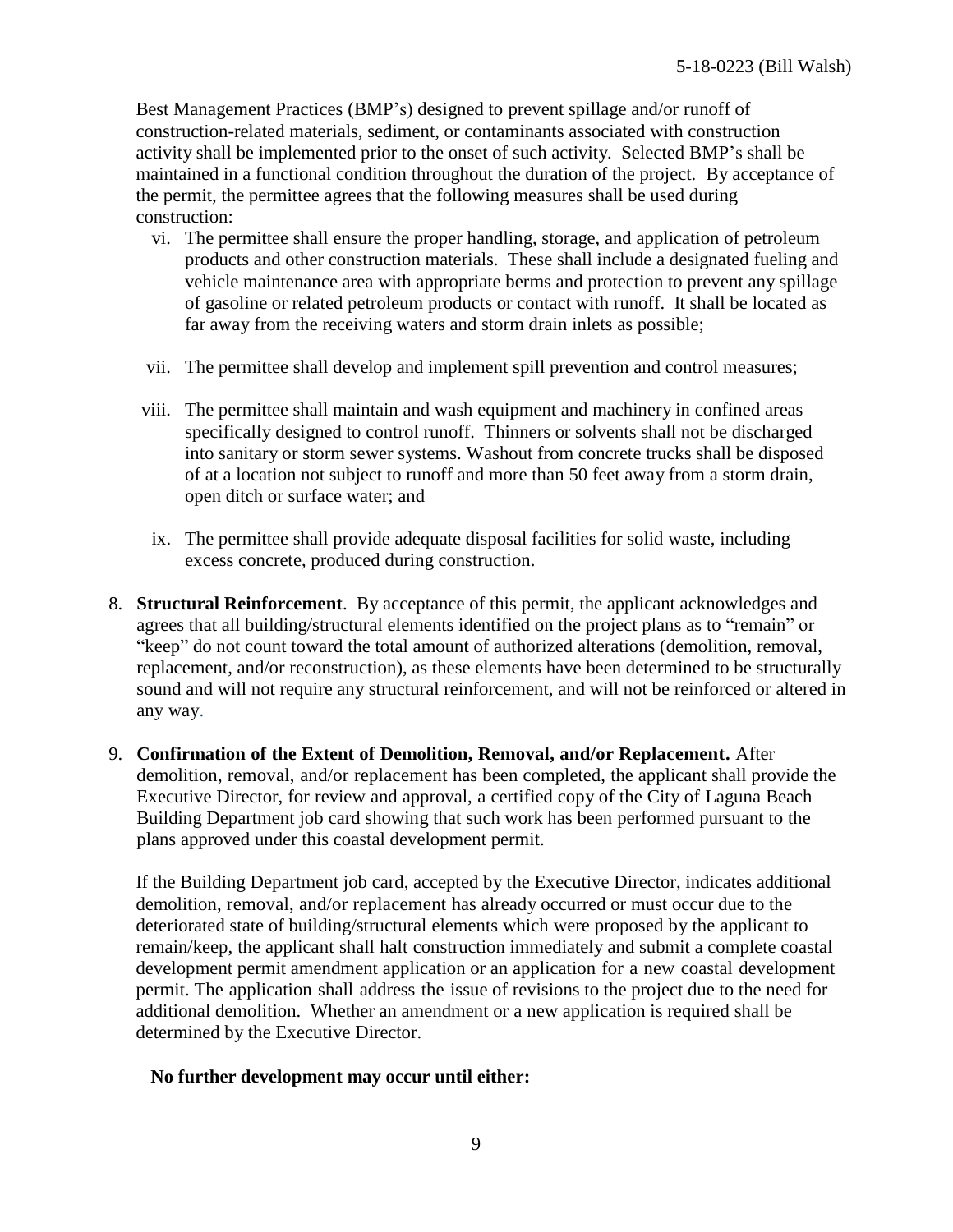- a) The Executive Director determines, in writing, pursuant to the Building Department job card, that all building/structural elements identified as to "remain" or "keep" are intact and structurally sound; or
- b) The applicant submits a coastal development permit amendment application if so directed by the Executive Director and the coastal development permit amendment is subsequently approved by the Coastal Commission and issued by the Executive Director; or
- c) The applicant submits a new coastal development permit application if so directed by the Executive Director and the coastal development permit is approved by the Coastal Commission and issued by the Executive Director.
- 10. **Termite Inspection.** PRIOR TO ISSUANCE OF THE COASTAL DEVELOPMENT PERMIT, the applicant shall submit, for the review and approval of the Executive Director, a termite inspection report, prepared by a licensed professional, indicating the degree, if any, of termite damage that exists within the existing residential structure that is the subject of the permit. The termite inspection report shall also be submitted to the City of Laguna Beach Building Department.

If the termite inspection report indicates that additional demolition, removal, replacement, and/or structural reinforcement will be necessary in order for the structure to meet building and safety standards, the applicant shall submit a complete amendment request application or a complete application for a new coastal development permit. Whether an amendment or permit application is required shall be determined by the Executive Director. The application shall address the issue of revisions to the project due to the need for additional demolition.

#### **Development may not occur until either:**

- a) The Executive Director determines, in writing, pursuant to the termite inspection report and the City of Laguna Beach Building Department, no additional demolition will be necessary and that all walls identified as walls to remain are intact and structurally sound, (and the coastal development permit has been issued); or
- b) The applicant submits a coastal development permit amendment application if so directed by the Executive Director and the coastal development permit amendment is subsequently approved by the Coastal Commission and issued by the Executive Director; or
- c) The applicant submits a new coastal development permit application if so directed by the Executive Director and the coastal development permit is approved by the Coastal Commission and issued by the Executive Director.

#### 11. **Non-Conforming Development.**

A. Other than as permitted under the plans approved under **Special Condition 1**, no improvements to the existing non-conforming development seaward of the bluff edge setback area measured 25 feet inland of "CCC Top of Bluff" as depicted in **[Exhibit 3](https://documents.coastal.ca.gov/reports/2018/8/f23e/f23e-8-2018-exhibits.pdf)** of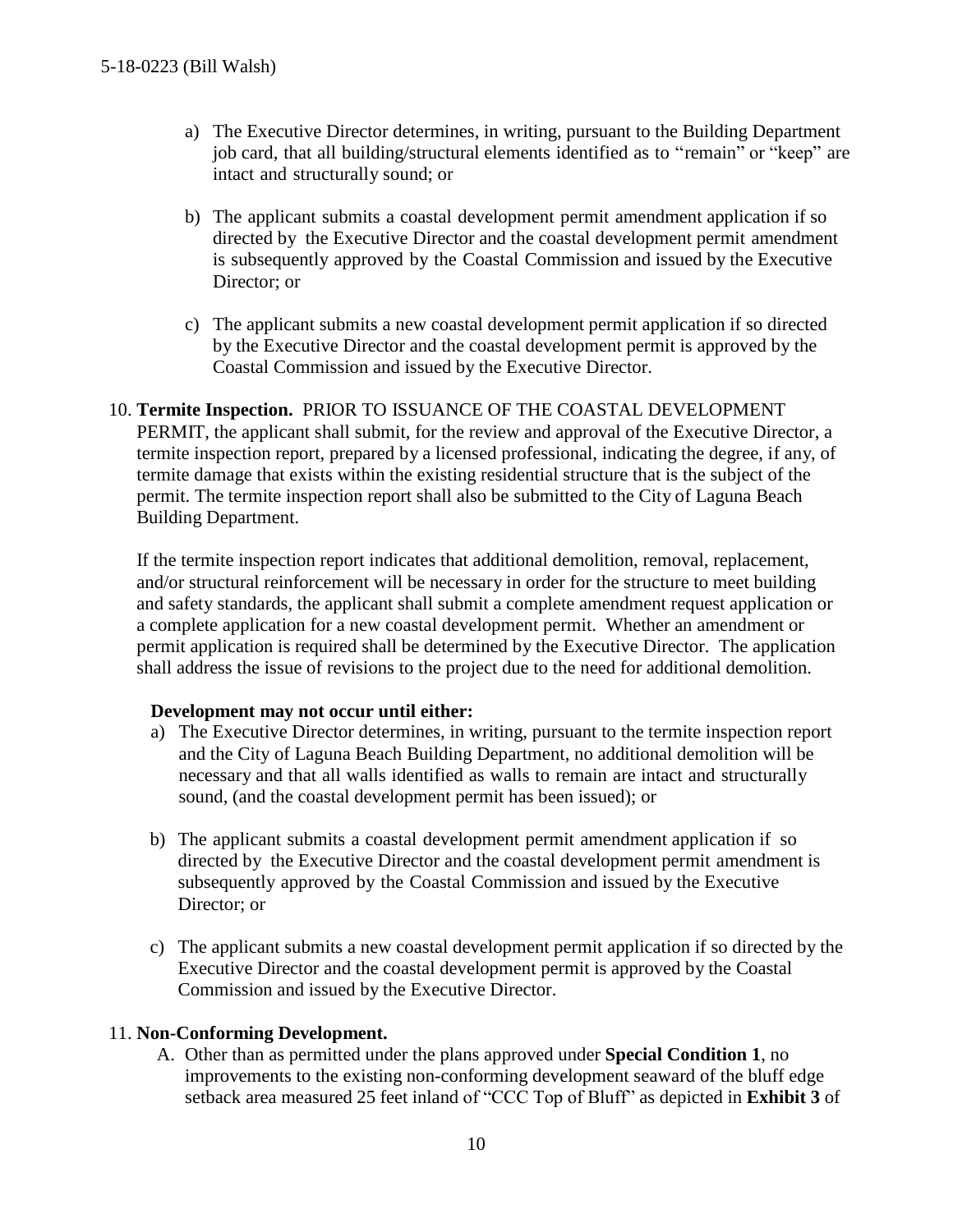the staff report dated July 27, 2018, shall be permitted, except to bring the development into complete conformity with the 25-foot bluff edge setback.

- B. The permittee shall undertake the development in accordance with Subsection A above. Any proposed changes to the approved plans shall be reported to the Executive Director. No changes to the plans shall occur without a Coastal Commission approved amendment to this coastal development permit unless the Executive Director determines in writing that no amendment is legally required.
- 12. **Deed Restriction.** PRIOR TO ISSUANCE OF THE COASTAL DEVELOPMENT PERMIT, the applicant shall submit to the Executive Director for review and approval documentation demonstrating that the landowner has executed and recorded against the parcel(s) governed by this permit a deed restriction, in a form and content acceptable to the Executive Director: (1) indicating that, pursuant to this permit, the California Coastal Commission has authorized development on the subject property, subject to terms and conditions that restrict the use and enjoyment of that property; and (2) imposing the special conditions of this permit as covenants, conditions and restrictions on the use and enjoyment of the Property. The deed restriction shall include a legal description of the entire parcel or parcels governed by this permit. The deed restriction shall also indicate that, in the event of an extinguishment or termination of the deed restriction for any reason, the terms and conditions of this permit shall continue to restrict the use and enjoyment of the subject property so long as either this permit or the development it authorizes, or any part, modification, or amendment thereof, remains in existence on or with respect to the subject property.

# <span id="page-10-0"></span>**IV. FINDINGS AND DECLARATIONS**

## <span id="page-10-1"></span>**A. PROJECT DESCRIPTION & LOCATION**

The subject site is an ocean-fronting blufftop lot in Three Arch Bay, an area of deferred certification in the city of Laguna Beach, Orange County **[\(Exhibit 1\)](https://documents.coastal.ca.gov/reports/2018/8/f23e/f23e-8-2018-exhibits.pdf)**. Three Arch Bay is a private community with shared ownership of amenities including the portion of the beach between the subject property and the mean high tide line of the Pacific Ocean. The lot slopes gently seaward between the road and the bluff edge, and then slopes more sharply to the sandy beach below. A two-story singlefamily residence over a basement level and detached garage occupies the pad portion of the 11,877 square-foot (net 9,267.7-square foot) parcel. The land use designation for the parcel is Village Low Density and the adjacent parcels are also developed with single-family residences.

There is no public access through the Three Arch Bay gated community between the nearest public road (Pacific Coast Highway) and the coast, but the public may access the tidelands below the mean high tide line by sea and by walking laterally along the coast. The nearest public access point is 1,000 Steps Beach, approximately one mile to the northwest. The public may access the public tidelands and public access easements over the portions of the beach between the subject property and the mean high tide line of the Pacific Ocean by walking laterally along tidelands during low tide. The subject parcel is bordered by residential development to the north, east, and west, as well as the La Senda Place right-of-way to the north, and the shoreline to the south (**[Exhibit 1](https://documents.coastal.ca.gov/reports/2018/8/f23e/f23e-8-2018-exhibits.pdf)**).

The proposed project is a remodel with landward additions to a pre-coastal approximately 4,003-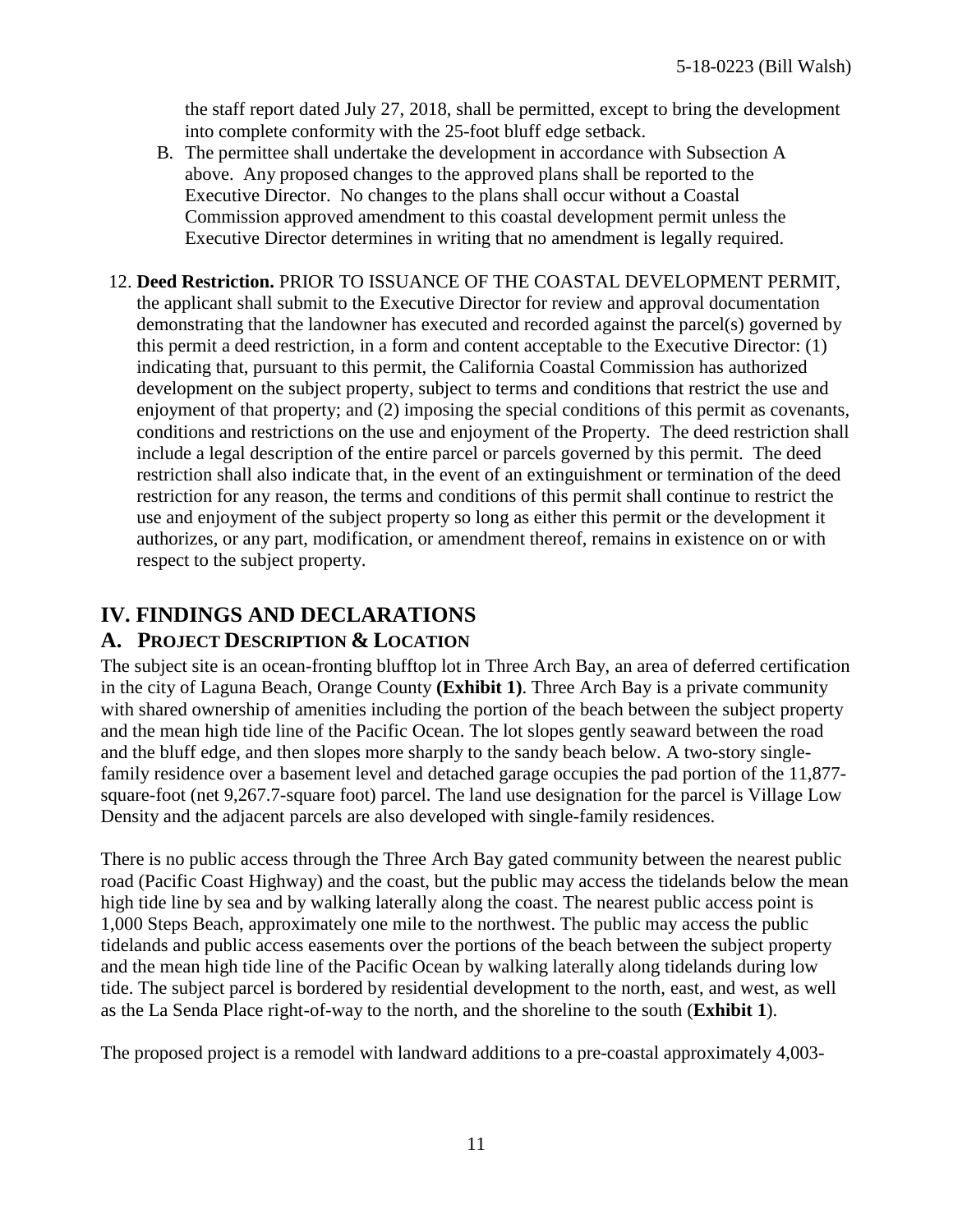square-foot, 21.8-foot high (above upper property line) single-family residence above a basement level.<sup>3</sup> The proposed project includes an approximately 62.4-square-foot basement level addition, a 330.6-square-foot addition to the first floor, demolition of 17.8 square feet of second floor living space, replacement of patio and spa with new 20-ft. by 10-ft. pool, and hardscape and landscaping improvements **[\(Exhibit 2\)](https://documents.coastal.ca.gov/reports/2018/8/f23e/f23e-8-2018-exhibits.pdf)**. The proposed additions and pool will be on the landward side of the residence. The additions will increase the overall square footage of the residence from 4,002.8 to 4,378 square feet. Approximately 155.3 square feet of the proposed addition will be within the footprint of the existing residence. The remodel also includes renovations to the interior of the residence (e.g. relocation of mechanical room to accommodate new staircase, larger basement bedroom and bathroom, relocation of kitchen, removal of bedroom on second floor to accommodate larger master bedroom and a walk-in closet, replacement of fixtures and cabinetries). Approximately 112 cu. yd. of grading is proposed for the enlargement of the basement. No change in height of the existing residence is proposed.

Based on the project plans, the applicant proposes to retain and use all of the existing foundation (i.e. existing footings/slab or raised wood floor). The new foundation system proposed for the addition will be a slab-on-grade foundation supported by new footings and grade beams. No new foundation elements for the proposed additions will be constructed further seaward than the existing foundation system.

### *Permit History*

On January 12, 1984, the Commission conditionally approved Coastal Development Permit (CDP) 5-83-896 for an addition to and remodel of an existing single-family residence. The additions consisted of an approximately 220-square-foot addition on the landward side of the then-existing single-family residence and an approximately 240-square-foot addition to the then-existing garage located adjacent to the street, landward of the residence. The Commission imposed one special condition requiring the recordation of an offer to dedicate an easement for public access and passive recreational use along the shoreline, seaward of the toe of the bluff to the mean high tide line.

On February 20, 2017, the applicant submitted an exemption request for the development subject to this CDP application (5-18-0223). However, the proposed development involves improvements to a single-family residence within 50 feet of the edge of a coastal bluff, which is not exempt and requires a CDP pursuant to Section 13250(b)(1) of the Commission's Administrative Regulations. The exemption application was returned to the applicant on March 10, 2017.

On May 1, 2017, a CDP application (5-17-0371) was submitted for the development subject to this CDP application (5-18-0223). Due to Permit Streamlining Act deadline requirements, the applicant withdrew the application on January 19, 2018 to allow all parties more time to address and review outstanding items regarding site geologic conditions.

## **B. STANDARD OF REVIEW**

Laguna Beach has a certified Local Coastal Program (LCP), but there are four areas of deferred certification in the City: Irvine Cove, Blue Lagoon, Hobo Canyon, and Three Arch Bay.

 $\overline{a}$  $3$  Maximum building height is 21.8 feet high above upper property line, or 33 feet high above grade.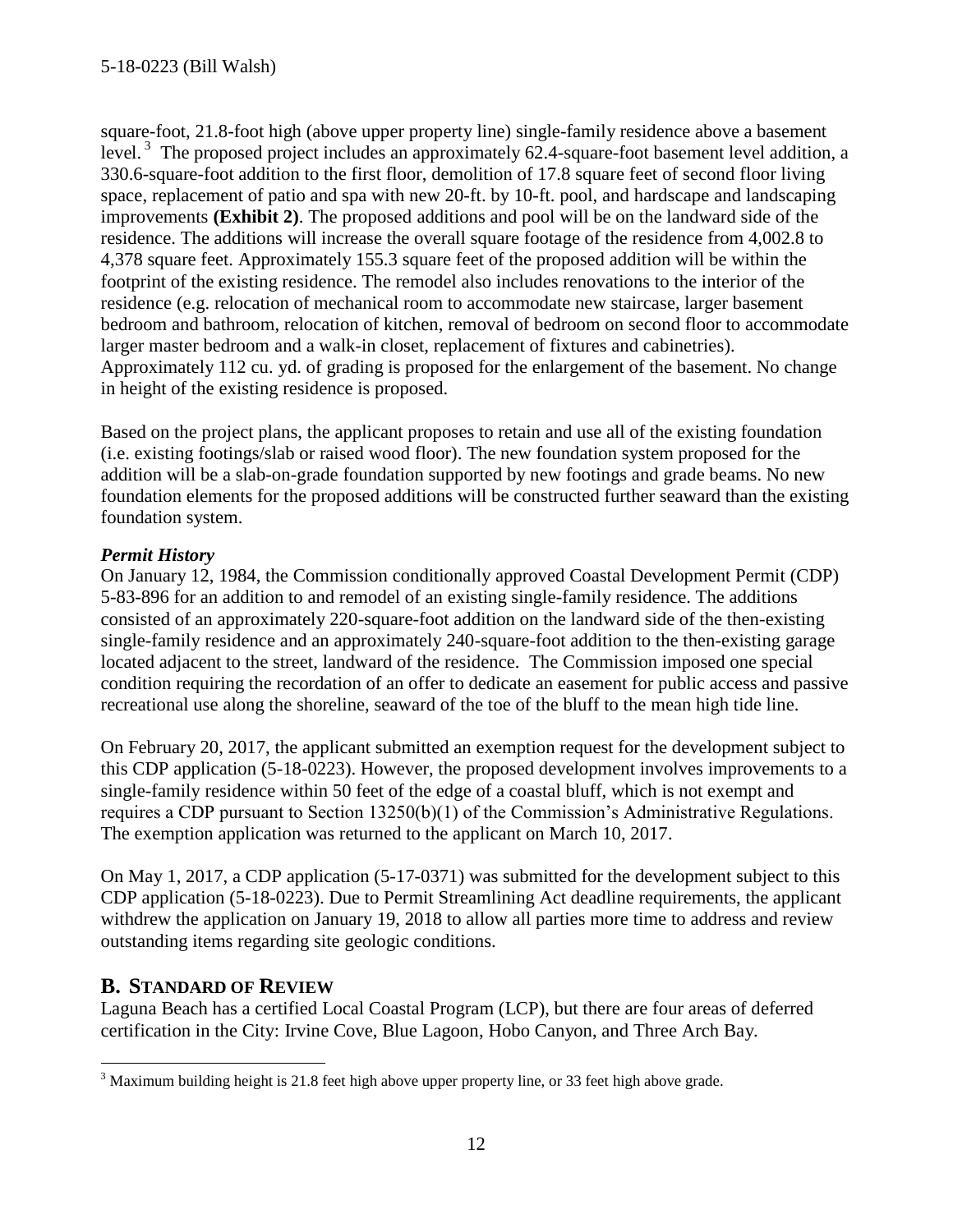Certification of the Three Arch Bay area was deferred by the Commission due to uncertainty over how to certify land use policies consistent with Chapter 3 of the Coastal Act and implementing ordinances consistent with the land use plan for this specific area, given the access issues arising from the nature of this private community. The proposed development needs a coastal development permit from the Coastal Commission because it is located in the Three Arch Bay area of deferred certification. Therefore, the standard of review for this project is Chapter 3 of the Coastal Act with the certified Laguna Beach LCP as guidance. (*See* Pub. Res. Code §§ 30511(c), 30600(a) and (c).)

## <span id="page-12-0"></span>**C. HAZARDS & VISUAL RESOURCES**

Section 30251 of the Coastal Act states:

*The scenic and visual qualities of coastal areas shall be considered and protected as a resource of public importance. Permitted development shall be sited and designed to protect views to and along the ocean and scenic coastal areas, to minimize the alteration of natural land forms, to be visually compatible with the character of surrounding areas, and, where feasible, to restore and enhance visual quality in visually degraded areas. New development in highly scenic areas such as those designated in the California Coastline Preservation and Recreation Plan prepared by the Department of Parks and Recreation and by local government shall be subordinate to its setting.*

Section 30253 of the Coastal Act states, in relevant part:

*New development shall do all of the following: (a) Minimize risks to life and property in areas of high geologic, flood, and fire hazard. (b) Assure stability and structural integrity, and neither create nor contribute significantly to erosion, geologic instability, or destruction of the site or surrounding area or in any way require the construction of protective devices that would substantially alter natural landforms along bluffs and cliffs.*

The applicant originally provided a geotechnical investigation report prepared by Coastal Geotechnical dated August 10, 2016, which was supplemented with a slope stability analysis dated September 27, 2017. These reports were subsequently superseded by a preliminary geotechnical investigation report with a slope stability analysis prepared by Geofirm, Inc. dated February 28, 2018. All geotechnical reports were reviewed by the Commission's geologist and the superseding documents were deemed acceptable. This geologic report presents results and recommendations regarding the proposed development at the subject site.

The applicant has also provided a wave runup and bluff/shoreline erosion analysis prepared by GeoSoils, Inc. dated July 25, 2017.

### *Extent of Demolition*

Where existing and/or proposed development is undertaken under the auspices of a 'remodel' or 'remodel-addition', it is important to determine the nature, extent, and location of work that is occurring on the existing structure. This assessment is necessary in order to determine whether the extent of the development is such that the resulting structure actually constitutes a replacement structure or is otherwise so extensively altered that it requires the applicant to address all heretofore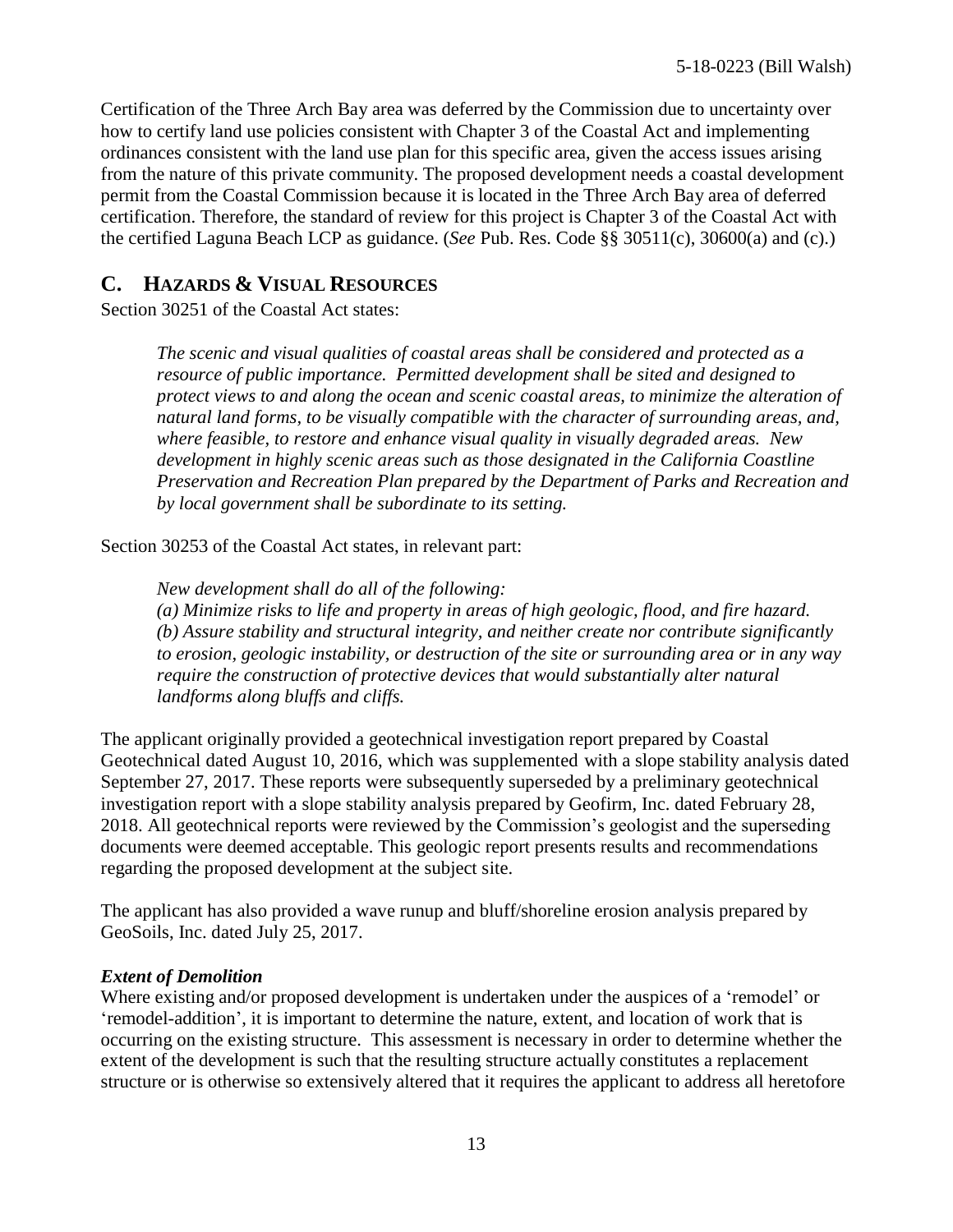existing non-conformities with the Coastal Act, such as inadequate or absent bluff edge setback, and to ensure that the entire proposed development complies with all other applicable Chapter 3 policies. To the maximum extent possible it is also important to avoid creating new nonconformities, especially where they may interfere with bringing the structure into conformity in the future. For purposes of this analysis, 'major remodel' will be used as terms of art to indicate situations where the work is so extensive as to trigger the requirement described above, that the entire resulting structure be brought into compliance with all of the standards that would apply to any new development. One way the Commission has assessed whether a 'major remodel' of a site is occurring is to look at the extent of alterations<sup>4</sup> occurring to the existing structure and the location within the existing structure where such alterations are taking place. The applicant has submitted information regarding the extent of alterations proposed. The Commission has typically found that if less than 50 percent of the existing structure is altered, the project can be reviewed as a remodel rather than as a 'major remodel'. Furthermore, the term 'major remodel' is defined by the City's certified Land Use Element (used as guidance in this case) as:

*Alteration of or an addition to an existing building or structure that increases the square footage of the existing building or structure by 50% or more; or demolition, removal, replacement and/or reconstruction of 50% or more of the existing structure; greater specificity shall be provided in the Laguna Beach Municipal Code.*

The significance of this distinction between a remodel and a major remodel is that existing nonconformities in a structure that is the subject of a major remodel, such as existing development within the setback area as is the case here, would need to be brought to conformity. The 50 percent threshold provides one consistent and objective method of dealing with existing non-conformities associated with extensive major remodel projects.

The proposed plans indicate that less than 50 percent of the existing structure will be altered, so the proposed project is not a major remodel. Also, the square footage of the existing structure will not be increased by 50 percent or more. The net 375.2-square-foot addition is not more than 50 percent of the total square footage of the existing residence (4,002.8 square feet). In addition, the proposed project includes alterations to the existing roof and exterior walls totaling 30.2 percent and 33.7 percent, respectively. While the City does not typically factor in changes to the foundation, the Commission has typically considered the extent of such work. In this case, the existing foundation will be retained (Zero percent to be altered). Regarding interior remodeling, approximately 59.2 percent (based on floor area) of the interior of the residence is proposed to be altered. Therefore, although difficult to estimate precisely, based on the project plans and the above figures, the *total* percentage of the existing residence as a whole proposed to be altered is approximately 30.78 percent. Therefore, as accurately described as a remodel, the existing structure can maintain its existing non-conformities, including the bluff edge setback.

However, contingencies must be set forth to assure that the quantity and location of alterations to the existing residence occur in the manner proposed. Should quantity or location of alterations

 4 For purposes of this analysis, the term and variations of the term "alter" are used to encompass the terms "demolition, removal, replacement, structural reinforcement, and/or reconstruction," as these are all proposed as part of this project.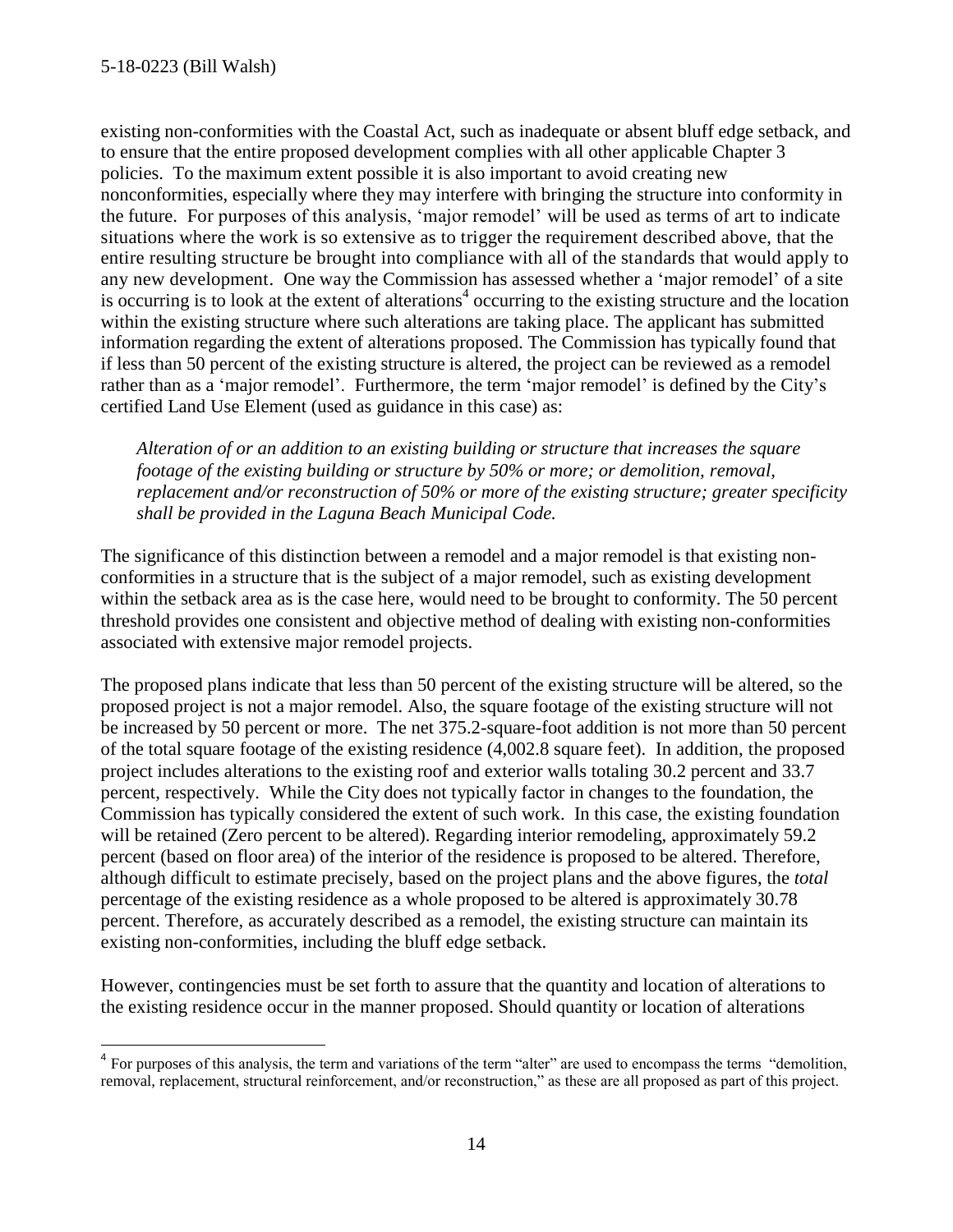actually carried out substantially differ from that which is proposed and identified specifically by the Commission-approved plans, the Commission may establish requirements for the project to be reassessed based on the revised alteration/demolition plan. The Commission imposes **Special Condition 8** notifying the applicant that all building/structural elements identified on the project plans as to "remain" or "keep" are not counted toward the total amount of authorized alteration, as these elements have been determined to be structurally sound and will not require any structural reinforcement. **Special Condition 9** requires that the applicant submit a copy of the City Building Department job card after any proposed alterations are complete. The City's card would verify the extent of work and the condition of the residence remaining. If the card indicates that more alterations have occurred than was approved or that the elements of the residence originally proposed to remain are not structurally sound on their own and would require reinforcement, the applicant shall be required to immediately halt construction and submit an amendment application or an application for a new coastal development permit, if legally required. Further, **Special Condition 10** requires a termite inspection to ensure that additional alterations to the structure beyond the scope authorized by the permit will not be undertaken due to termite damage. Should extensive termite damage be discovered, the Executive Director shall make a determination in writing whether an amendment or new permit application is appropriate. Once a complete application is received, the project would then be evaluated based on the newly discovered information.

Moreover, the Commission imposes **Special Condition 11**, which does not allow improvements to the existing non-conforming development (except as may be specifically authorized by this CDP) and identifies permit requirements if the permittee decides to change the plans with respect to the non-conforming development. **Special Condition 6** notifies the permittee and future property owners that future improvements and repair and maintenance activities require a coastal development permit.

### *Setbacks*

Section 30253(a) of the Coastal Act requires that new development minimize risks to life and property in areas of high geologic hazard. The Commission has consistently found that development on a bluff site that is adjacent to the sea, like the project site, is inherently subject to hazards from erosional forces imposed against the bluff material from wave energy, wind and rain. Setting development back from the edge of the bluff can substantially decrease risk to life, because the further from the bluff edge development is located, the less likely it is that that development will become jeopardized by erosion, landslides, and similar hazards. Likewise, setbacks decrease the likelihood of destruction of a structure caused by geologic instability. The added weight of development, irrigation, and human activity closer to the bluff edge all increase the rate of erosion and bluff retreat.

In addition, Section 30251 of the Coastal Act requires that scenic and visual qualities of coastal areas be protected. Setting development further back from the edge of the coastal bluff decreases the project's visibility from the beach below, which the public may access below the mean high tide line. For these reasons, the Commission typically imposes a bluff edge (or top of the bluff) setback as a condition of approval for development on bluff sites.

The Commission's regulations, Section 13577(h)(2), provides the definition of "bluff edge":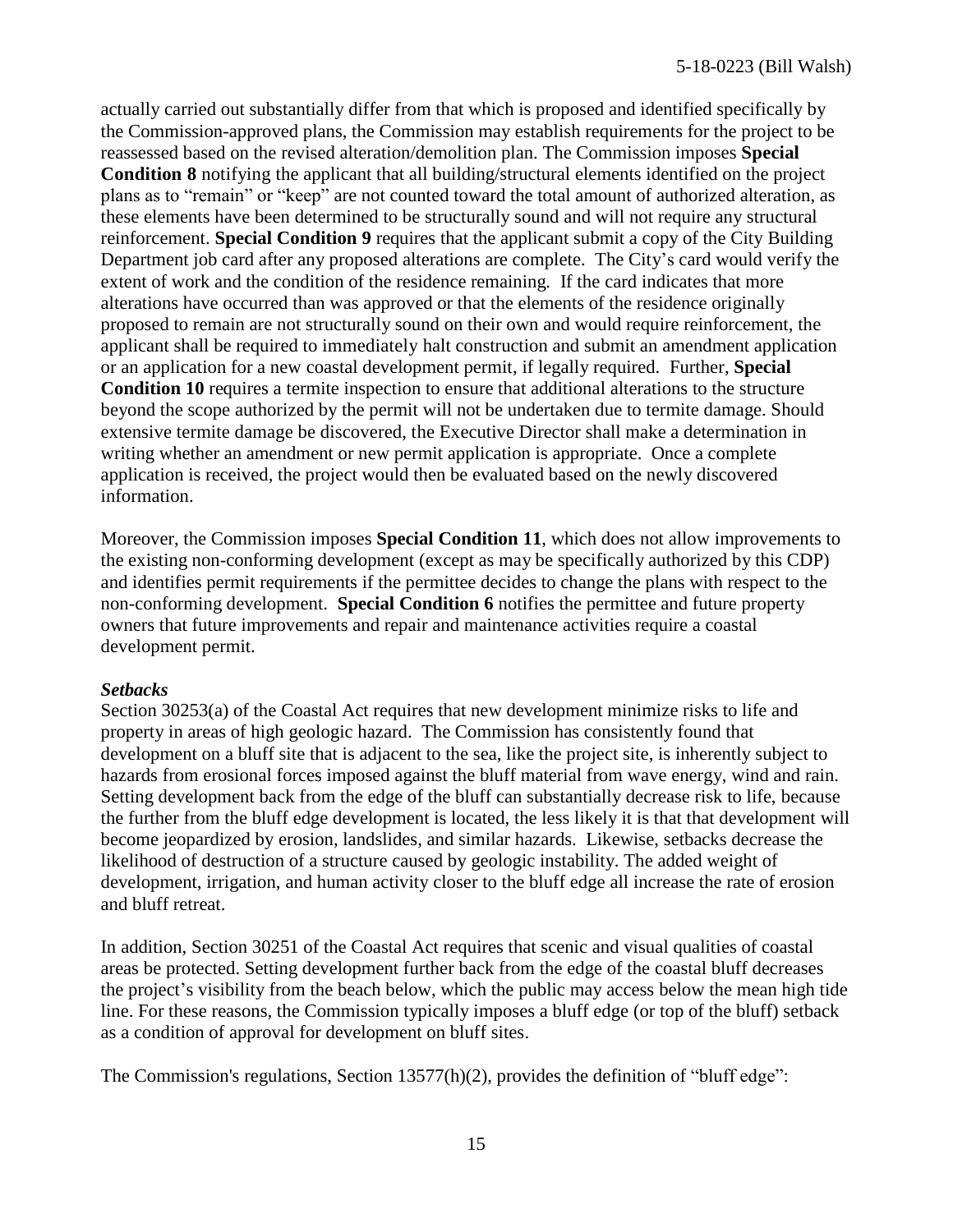*Bluff line or edge shall be defined as the upper termination of a bluff, cliff, or seacliff, In cases where the top edge of the cliff is rounded away from the face of the cliff as a result of erosional processes related to the presence of the steep cliff face, the bluff line or edge shall be defined as that point nearest the cliff beyond which the downward gradient of the surface increases more or less continuously until it reaches the general gradient of the cliff. In a case where there is a steplike feature at the top of the cliff face, the landward edge of the topmost riser shall be taken to be the cliff edge.* 

Defining the bluff edge can be complicated: by the presence of irregularities in the bluff edge, a rounded bluff edge, a sloping bluff top, or previous grading or development near the bluff edge. The location of the applicant's bluff edge was depicted at the approximately 85-foot elevation contour line. Based on this bluff edge, the plans indicate that the existing residence has a current 12- to 17 foot setback from the bluff edge.

However, Commission staff's Geologist, Dr. Joseph Street, has reviewed the applicant's geotechnical analysis, bluff edge determination, topographic survey, cross-sections, and proposed architectural plans, and has determined that the applicant's bluff edge determination is not consistent with the definition of the bluff edge in the Coastal Act.

Although not the standard of review here, the Land Use Element, a component of the City of Laguna Beach certified LCP, contains the following definition of "Oceanfront Bluff Edge or Coastal Bluff Edge":

*The California Coastal Act and Regulations define the oceanfront bluff edge as the upper termination of a bluff, cliff, or seacliff. In cases where the top edge of the bluff is rounded away from the face of the bluff, the bluff edge shall be defined as that point nearest the bluff face beyond which a downward gradient is maintained continuously to the base of the bluff. In a case where there is a step like feature at the top of the bluff, the landward edge of the topmost riser shall be considered the bluff edge. Bluff edges typically retreat over time as a result of erosional processes, landslides, development of gullies, or by grading (cut). In areas where fill has been placed near or over the bluff edge, the original bluff edge, even if buried beneath fill, shall be taken to be the bluff edge.* 

Contrary to the applicant's bluff edge, the Commission's Geologist estimates the natural bluff edge to be located at the approximately 87-foot elevation contour based on an evaluation of the cross section and the topography as shown in **[Exhibit 3](https://documents.coastal.ca.gov/reports/2018/8/f23e/f23e-8-2018-exhibits.pdf)**. Based on the definitions of bluff edge in the Coastal Act and Commission's regulations, as well as the Laguna Beach Land Use Element as guidance, the bluff edge is located at an elevation of approximately 87 feet above mean sea level (MSL) at that point nearest the cliff beyond which the downward gradient of the surface increases more or less continuously until it reaches the general gradient of the cliff.

The 87-foot elevation contour line places the CCC bluff edge approximately 3 to 7 feet landward of the applicant's bluff edge determination.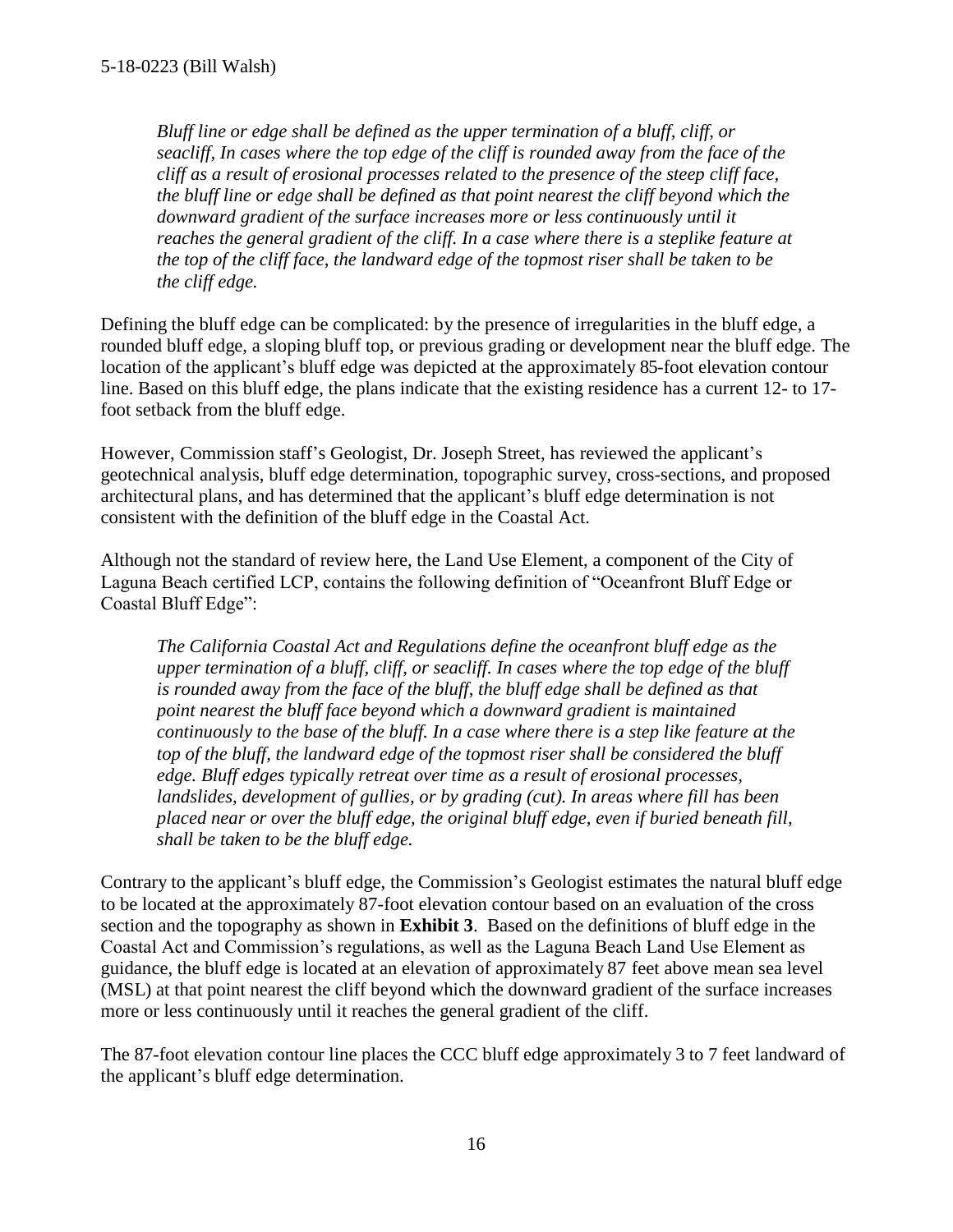Because the bluff edge runs along a contour, the bluff edge is further from the residence on the southeast side and nearer on the southwest side. From the bluff edge at the approximately 87-foot elevation contour line, the existing residence is setback approximately 7 feet on the southwest side to 10 feet on the southeast side.

Coastal Act Sections 30251 and 30253 require that new development minimize the alteration of natural land forms and not contribute to geologic instability – hence why the Commission typically requires adequate setbacks from bluff edges for development situated on a bluff site. Although not the standard of review here, the Laguna Beach Land Use Element contains more specific policies.

Policy 7.3 of the Land Use Element states:

*Design and site new development to protect natural and environmentally sensitive resources, such as areas of unique scenic quality, public views, and visual compatibility with surrounding uses and to minimize natural landform alterations.*

Action 7.3.3 of the Land Use Element states:

*Design and site new development to avoid hazardous areas and minimize risks to life and property from coastal and other hazards.*

Action 7.3.5 of the Land Use Element states:

*Prohibit development on oceanfront bluff faces, except public improvements providing public access, protecting coastal resources, or providing for public safety. Permit such improvements only when no feasible alternative exists and when designed and constructed to minimize landform alteration of the oceanfront bluff face, to not contribute to further erosion of the oceanfront bluff face, and to be visually compatible with the surrounding area to the maximum extent feasible.*

Action 10.2.7 of the Land Use Element states:

*Require all new development located on oceanfront bluffs to be sited in accordance with the stringline but not less than 25 feet from the bluff edge. This requirement shall apply to the principal structure and major accessory structures such as guesthouses and pools that require a structural foundation. The setback shall be increased where necessary to ensure geologic safety and stability of the development.*

Action 10.2.8 of the Land Use Element states:

*On oceanfront bluffs, require new minor accessory structures such as decks, patios and walkways that do not require structural foundations to be sited in accordance with stringline but not less than 10 feet from the bluff edge. Require accessory structures to be removed or relocated landward when threatened by erosion, geologic instability or other coastal hazards.*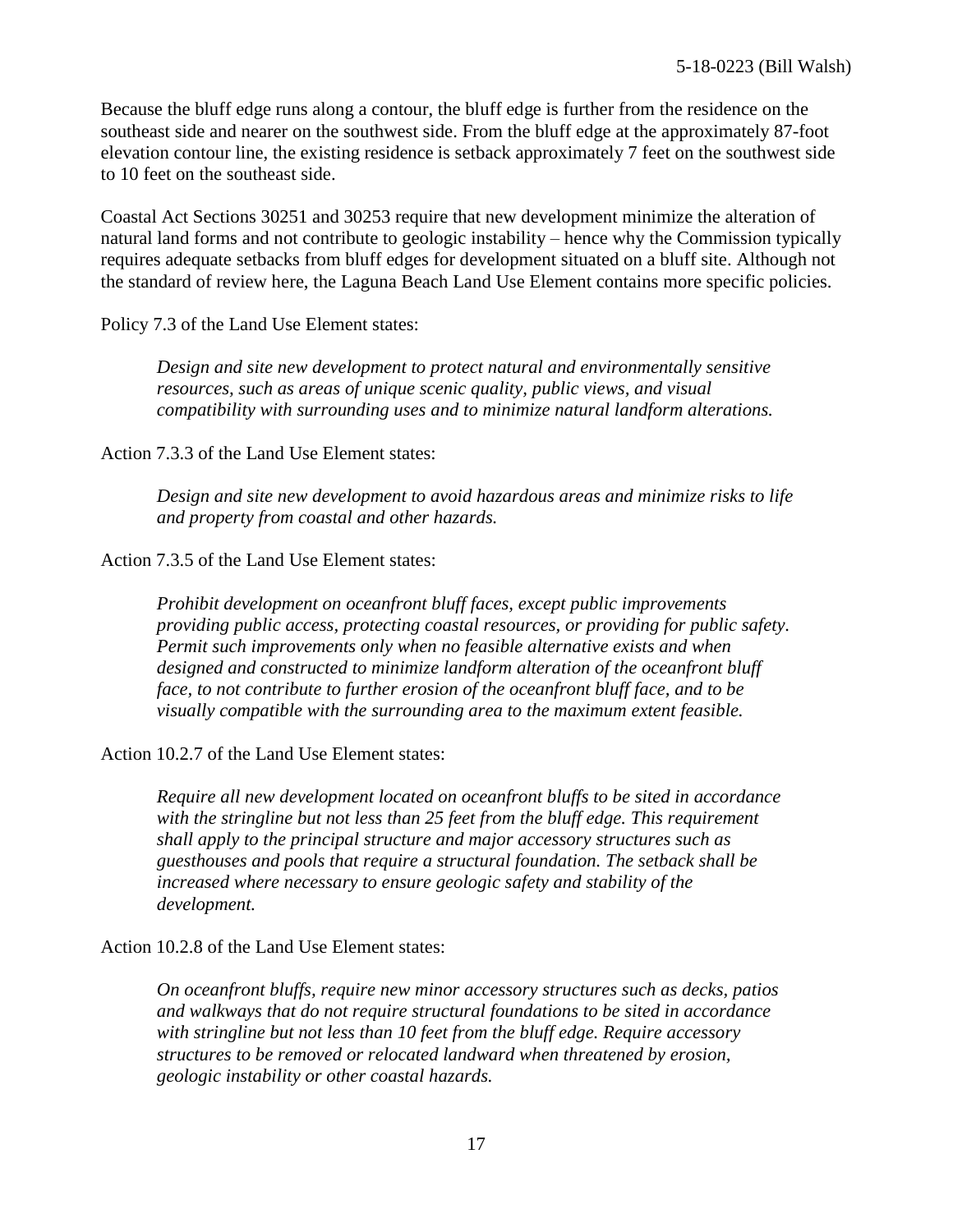In Three Arch Bay, the Commission has in past projects analyzed the appropriate setback from the bluff edge and has required a minimum bluff edge setback of 25 feet from the edge of the coastal bluff for primary structures (i.e. the enclosed living area of residential structures) and a 10-foot setback for accessory structures (e.g. decks and patios). These setbacks are consistent with Actions 10.2.7 and 10.2.8 of the Land Use Element. In this case, the existing residence is only setback approximately 7 to 10 feet from the bluff edge at the approximately 87-foot elevation contour line. However, considering that the existing single-family residence constitutes a legal nonconforming use that predates the Coastal Act and that the proposed alterations to the residence do not rise to the level of a major remodel, there is no basis to require the existing elements of the single-family residence, to be setback as far as would be required under the Coastal Act if they were proposed as new development today. On the other hand, the proposed additions and pool are proposed to be setback 50 to 82 feet from the ocean-fronting bluff edge as determined by Commission staff and, as explained below, do conform with the hazards policies of the Coastal Act.

### *Geotechnical Recommendations*

The subject site is located on San Onofre Breccia, which is a highly stable geologic formation. Therefore, regarding the feasibility of the proposed development, the geotechnical investigation prepared by Geofirm, dated February 28, 2018, states that the proposed landward expansion of the residence is geotechnically feasible. The report further states that the "site is anticipated to remain grossly stable based on its historic performance, favorable geology, and stability and analyses performed to establish the factory of safety lines on the property. Shallow piecemeal instability on the bluff face occur seasonally, but without impact to the proposed improvements".

The applicant's geotechnical consultant determined that the proposed new development will not be threatened or destroyed based on the expected erosion rate over the next 75 years; thus the 50-82 foot setbacks proposed for the new development are satisfactory and will minimize risk to life and property, consistent with section 30253 of the Coastal Act.

The geotechnical consultant has found that the subject site is suitable for the proposed development, provided the recommendations contained in the geotechnical investigation prepared by the consultant are implemented in design and construction of the project. Adherence to the recommendations contained in the geotechnical investigation is necessary to ensure that the proposed project assures stability and structural integrity, and neither creates nor contributes significantly to erosion, geologic instability, or destruction of the site or surrounding area. Therefore, **Special Condition 2** requires that the applicant conform to the geotechnical recommendations in the above-mentioned geotechnical investigation dated February 28, 2018, as summarized above.

### *Sea Level Rise*

The report, *Wave Runup and Bluff/Shoreline Erosion Analysis* by GeoSoils Inc. dated July 25, 2017 indicates that the shoreline erosion rate in this location will be the same as it has historically been, even with predicted rise in sea level. The analysis concludes that the site is grossly stable and that the rate of erosion is sufficiently low that the proposed residence will be safe for at least an anticipated 75-year life of the development. Because of the presence of erosion resistant bedrock on the southern ocean fronting coastal bluff, the expected erosion rate from today until 2050 is less than one inch per year. Given sea level rise, the analysis indicates that the most conservative (worst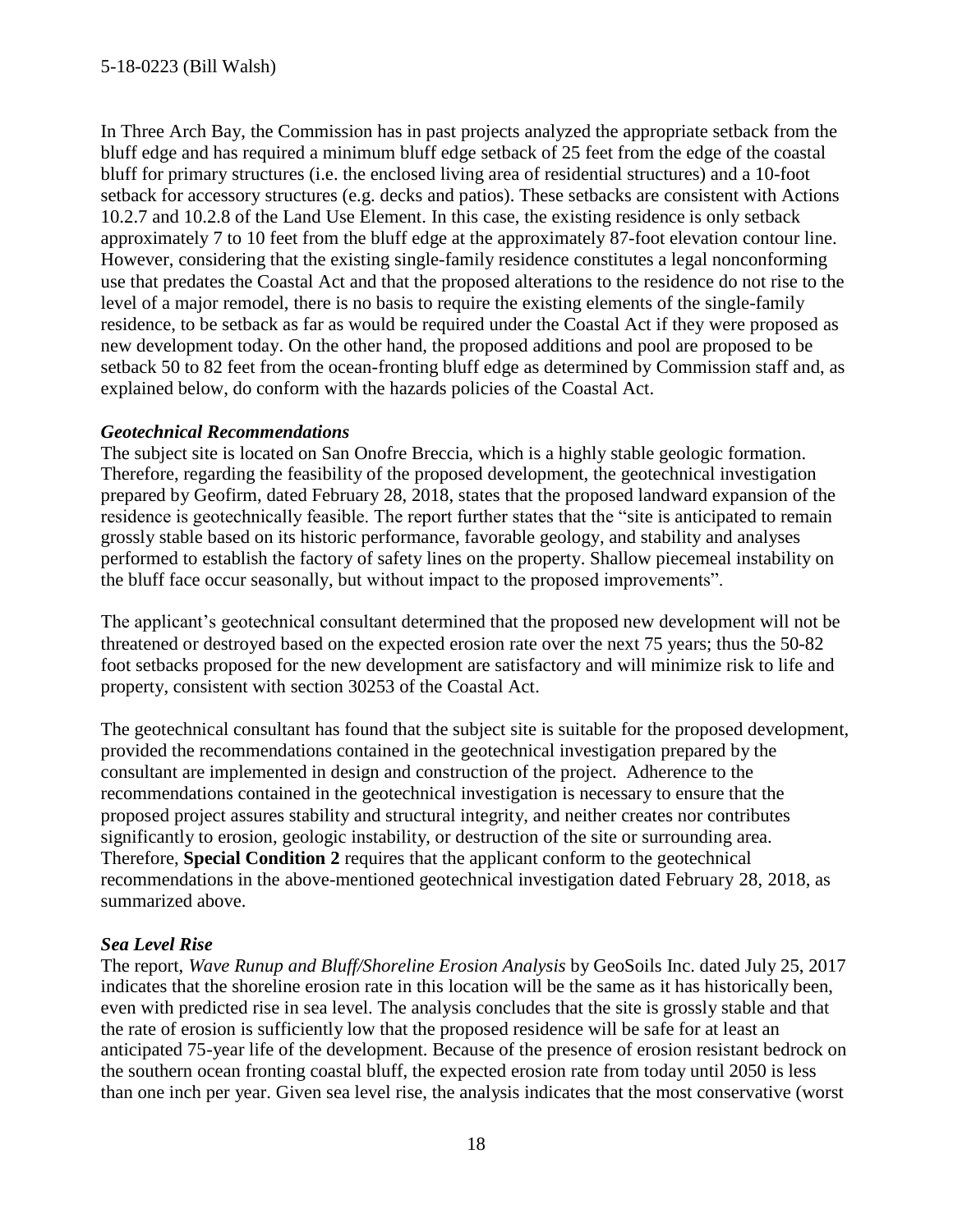case scenario) estimate for bluff retreat is four to five feet by the year 2100. However, retreat of coastal bluffs can be episodic, especially if the bluff is undermined by wave attack at the toe of the bluff.

The coastal bluffs in this location are more than +85 to 100 feet above the beach; therefore wave runup is not anticipated to reach the existing residence or proposed additions, although wave uprush may contribute to episodic collapse or erosion.

An erosional retreat or a bluff collapse equal to four to five feet has the potential to impact the existing residence and the existing cantilevered deck and balcony. However, given that the scope of the proposed development does not trigger the major remodel standard, and that the existing residence was legally constructed before the Coastal Act was enacted, Commission staff does not here review potential adaptation or alternatives strategies for worst-case scenario episodic collapse or erosion impacts on the *existing* structure. Severe storms and stormwater flows could also affect the bluff face, and could expose the lower level. Future redevelopment of the site would be required to maintain a bluff edge setback sufficient to minimize risk to life and property in the event of gradual bluff erosion or bluff collapse. The additions and pool are proposed landward of the existing residence.

#### *Assumption of Risk*

 $\overline{a}$ 

The proposed development is located on a bluff top ocean front lot. In general, lots comprised of bluffs are inherently hazardous. It is the nature of bluffs, and especially ocean bluffs, to erode. Bluff failure can be episodic, and bluffs that seem stable now may not be so in the future. Even when a thorough professional geotechnical analysis of a site has concluded that a proposed development is expected to be safe from bluff retreat hazards for the life of the project, it has been the experience of the Commission that in some instances, unexpected bluff retreat episodes that threaten development during the life of a structure sometimes do occur. In the Commission's experience, geologists cannot predict with absolute certainty if or when bluff failure on a particular site may take place, and cannot predict if or when a residence or property may be come endangered.

The geotechnical investigation reports indicate that the subject site is suitable for the proposed landward additions totaling net 375.2 square feet, pool, and remodel of the existing single-family residence, provided the recommendations contained in the geotechnical investigations prepared by the consultant are implemented in design and construction of the project.

The geotechnical consultant's slope stability analysis indicates the required factors of safety of 1.5 and 1.1 for gross stability and seismic stability were achieved. The Coastal Commission has in the past approved projects only if they have a minimum 1.5 factor of safety<sup>5</sup> for approving new development, which must minimize risk of life and property.

<sup>&</sup>lt;sup>5</sup> Although not the standard of review, Action 10.2.6 of the certified Laguna Beach Land Use Plan (used as guidance in this case) states, in relevant part: *Require all new development located on an oceanfront bluff top to be setback from the oceanfront bluff edge a sufficient distance to ensure stability, ensure that it will not be endangered by erosion, and to avoid the need for protective devices during the economic life of the structure (75 years)…To assure stability, the development must maintain a minimum factor of safety against landsliding of 1.5 (static) or 1.2 (pseaudostatic…) for the economic life of the structure.*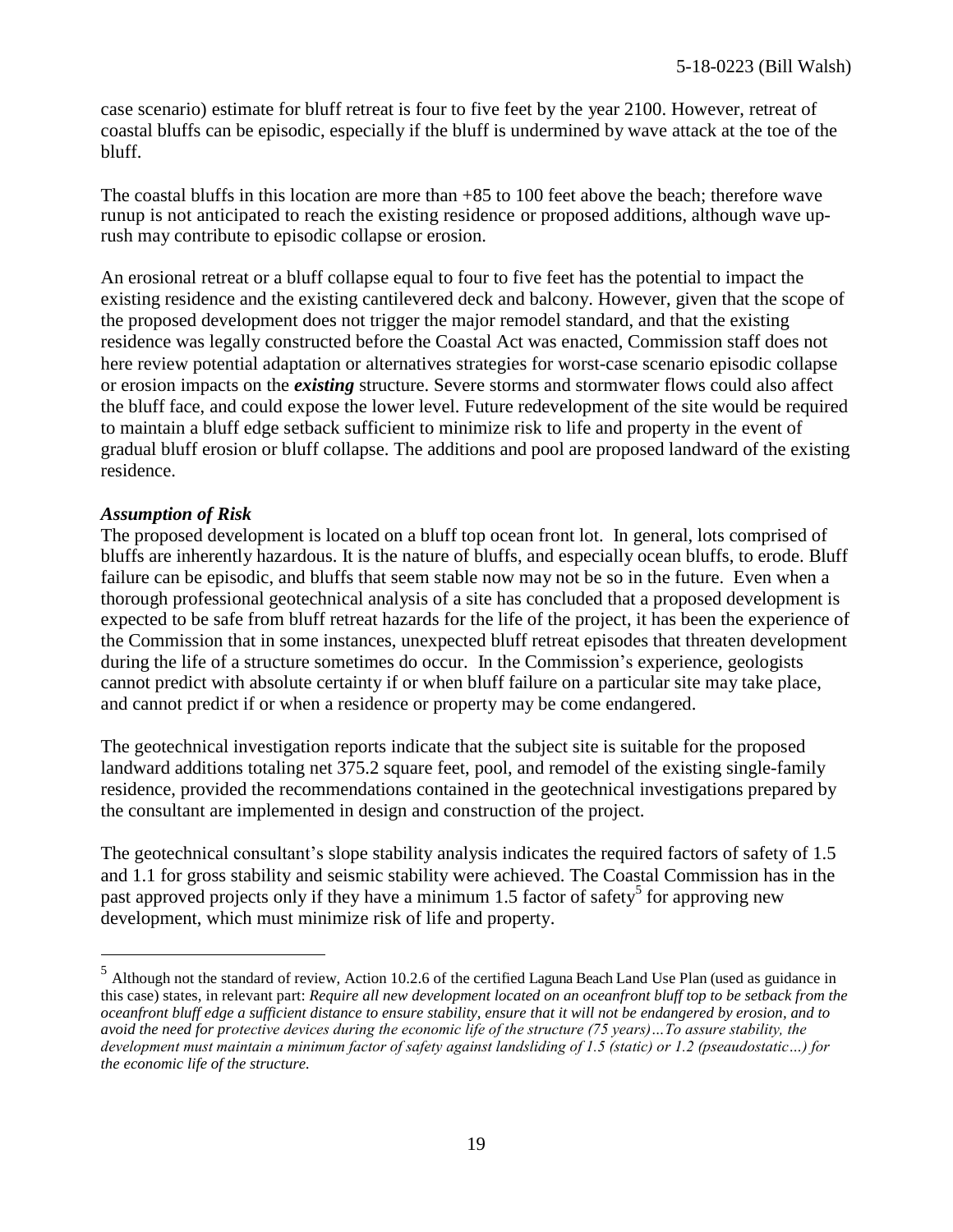The applicant's geotechnical consultant has indicated that the site is grossly stable, that the project will be safe for the life of the project, and that no shoreline or bluff protection devices that would substantially alter natural landforms along bluffs and cliffs will be needed. However, as stated above, geologic conditions change over time and predictions based upon the geologic sciences are inexact. In addition, although adherence to the geotechnical consultant's recommendations will minimize the risk of damage from erosion, the risk is not eliminated entirely. Given that the applicant has chosen to implement the project despite potential risks from bluff and slope instability, sea level rise, erosion, landslides and wave uprush or other tidal induced erosion, the applicant must assume the risks. Therefore, the Commission imposes **Special Condition 5**, requiring the applicant to assume the risk of the development. In this way, the applicant is notified that the Commission is not liable for damage as a result of approving the permit for development. The condition also requires the applicant to indemnify the Commission in the event that third parties bring an action against the Commission as a result of the failure of the development to withstand the hazards. In addition, the condition ensures that future owners of the property will be informed of the risks and the Commission's immunity from liability. As conditioned, the Commission finds the proposed project is consistent with Section 30253(a) of the Coastal Act.

### *Drainage and Landscaping*

Because of the fragile nature of coastal bluffs and their susceptibility to erosion and collapse, the Commission requires a special condition regarding the types of vegetation to be planted. The installation of in-ground irrigation systems, inadequate drainage, and landscaping that requires intensive watering are potential contributors to accelerated weakening of some geologic formations; increasing the lubrication along geologic contacts and increasing the possibility of failure, landslides, and sloughing, which could necessitate protective devices. Use of non-native vegetation that is invasive can have an adverse impact on the existence of native vegetation. Drought-tolerant native plants require less water than other types of vegetation, thereby minimizing the amount of water introduced into the bluff top. Drought resistant plantings and minimal irrigation encourage root penetration which increases bluff stability. Water onsite can be reduced by limiting permanent irrigation systems. Consequently, irrigation must be limited to temporary irrigation only as needed to establish plants. New landscaping is proposed as part of this project, therefore, **Special Condition 3** requires that the applicant accept that no invasive or facultative vegetation will be planted on the site and that water conservative irrigation systems for any new landscaping will be utilized. **Special Condition 4** requires final drainage and erosion control plans for the treatment of runoff to be maintained for the life of the project. As conditioned, the development will be consistent with section 30253 of the Coastal Act.

### *Conclusion*

The existing residence and proposed additions are located within an existing developed residential neighborhood. The additions and pool meet the minimum bluff setback requirements, will be landward of the existing residence, and will not be visible from the public portion of the beach below the site. Therefore, adverse impacts to public coastal views are not anticipated. In addition, the proposed development is a non-major remodel to an *existing* legal nonconforming single-family residence, which itself does not meet the LCP's 25-foot setback policy but is still set back from the bluff edge. Therefore, it is appropriate to allow the proposed development in this case.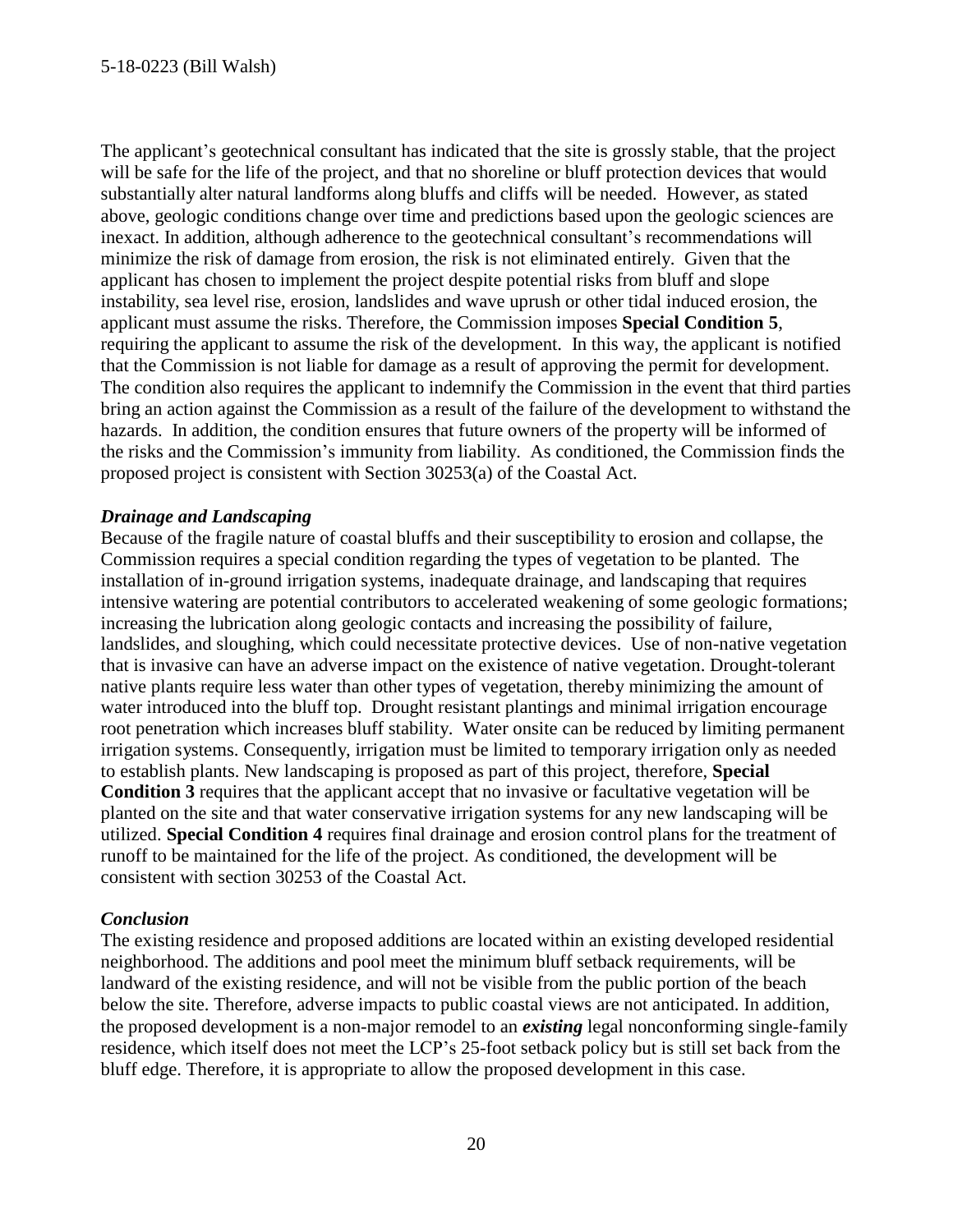The Commission finds that as conditioned as described above the proposed development is consistent with Sections 30251 and 30253 of the Coastal Act which require that landform alteration be minimized, development not rely on shoreline or bluff protective devices, scenic coastal views be protected, and geologic stability be assured.

A letter from Mr. Gordon J. Fielding & Mrs. Kathleen M. Fielding, local residents, was submitted to the South Coast District Office on June 1, 2017 in opposition to the proposed project (**[Exhibit 4](https://documents.coastal.ca.gov/reports/2018/8/f23e/f23e-8-2018-exhibits.pdf)**). Issues raised include concerns regarding potential impacts to private views to the residents of Three Arch Bay, new construction in the required bluff edge setback, and lack of a geology report. However, as addressed above, the project is not anticipated to have any significant impacts to public coastal views, an addition to a residence that is within the setback area but where the proposed new development is well inland of existing development has been deemed permissible in this case, and geology reports have been submitted and reviewed for the project.

### **D. DEVELOPMENT**

As described in the Hazards Section above, the Coastal Act requires new development to minimize risks to life and property in areas of high geologic, flood, and fire hazard and assure stability and structural integrity. In order for the proposed development to minimize risk and assure stability, the development must be setback a safe distance from the bluff edge. Therefore, **Special Condition 1** requires the applicant to submit revised final architectural plans, foundation plans, grading plans, and drainage and erosion control plans which identity the correct location of the bluff edge in relation to the existing residence and the proposed addition and pool, and shall depict the location of the CCC 25-foot bluff edge setback. The condition also requires that the plans reflect no new development or improvements of principal structures or accessory structures further seaward than the existing residence's current seaward line of development.

The development is located within an existing developed area and the proposed development is compatible with the character and scale of the surrounding area, which consists of one- to two-story single-family residences. In addition, all of the proposed development will be inland of the existing line of development and, therefore, will be in character with the existing line of development of the residence and the surrounding residences. As conditioned herein the project is consistent with Chapter 3 policies of the Coastal Act for new development. However, the proposed project raises concerns that future development of the project site potentially may result in a development that is not consistent with Chapter 3. To assure that future development is consistent with the Chapter 3 policies of the Coastal Act, the Commission imposes **Special Condition 6**, which requires either an amendment or an additional coastal development permit from the Commission for any future improvements to the single-family residence not authorized by this permit.

## <span id="page-20-0"></span>**E. PUBLIC ACCESS AND RECREATION**

Section 30604(c) of the Coastal Act requires that every coastal development permit issued for any development between the nearest public road and the sea include a specific finding that the development is in conformity with the public access and public recreation policies of Chapter 3.

### Section 30210 of the Coastal Act states:

*In carrying out the requirement of Section 4 of Article X of the California Constitution, maximum access, which shall be conspicuously posted, and recreational opportunities shall be*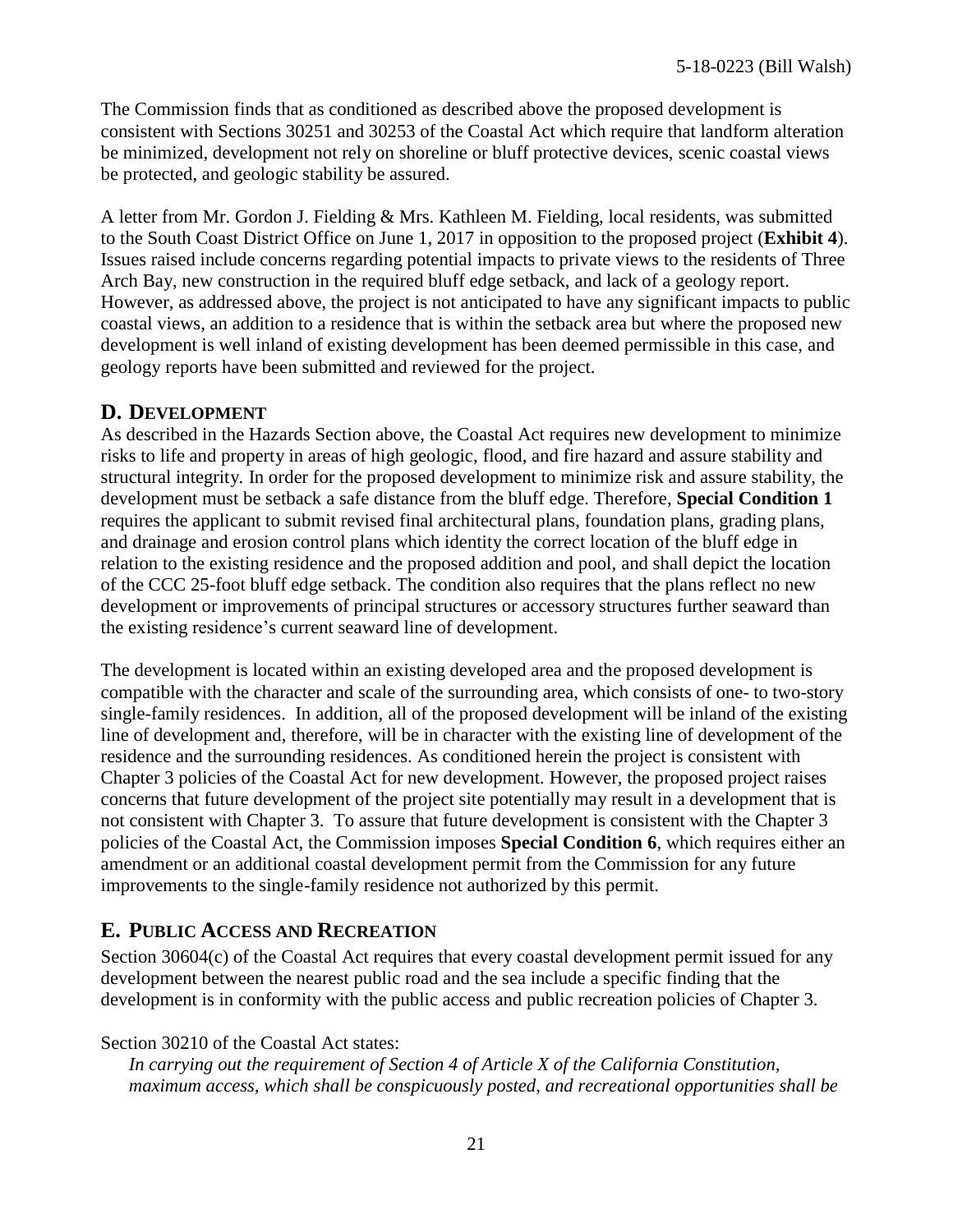*provided for all the people consistent with public safety needs and the need to protect public rights, rights of private property owners, and natural resource areas from overuse (emphasis added).*

Section 30214 of the Coastal Act states in relevant part:

*(a) The public access policies of this article shall be implemented in a manner that takes into account the need to regulate the time, place, and manner of public access depending on the*

*facts and circumstances in each case* …

(b) It is the intent of the Legislature that the public access policies of this article be carried out *in a reasonable manner that considers the equities and that balances the rights of the individual property owner with the public's constitutional right of access pursuant to Section 4 of Article X of the California Constitution.*

The proposed project is located within an existing locked-gate community located between the sea and the first public road paralleling the sea. Public access through this community does not currently exist. The proposed development on an existing residential lot will not affect the existing public access conditions. The fact that this locked-gate community, including the existing residence, impedes public access from the nearest public road to the shore, is considered a baseline condition for purposes of the proposed development considering that the homes which comprise this locked gate community predate the Coastal Act. As conditioned, the proposed development will not have any new adverse impact on public access to the coast or to nearby recreational facilities which do not already exist due to the existing residence onsite and the greater locked gate community within which the existing residence is situated.

Although, ideally public access from the nearest public road to the shore would be provided within this locked-gate community, at this present time staff has not identified a legal mechanism for requiring such public access (hence why this area of Three Arch Bay was deferred for LCP certification). Staff will continue to explore future possibilities with the City and stakeholders to provide future public access in this area at which time this area of deferred certification may be able to be certified for inclusion with the remainder of the already-certified LCP, but in the meantime the proposed development can be found consistent with the public access policies of the Coastal Act because it will have no new impacts on public access.

With regard to the above-mentioned letter of opposition, Mr. and Mrs. Fielding also raised their concerns regarding the potential elimination of dedicated 1980's public easements. However, approval of this coastal development permit will not affect the previously mentioned 1984 public access easement that exists along the shoreline, seaward of the toe of the bluff to the mean high tide line.

Thus, as conditioned, the proposed development conforms with the Chapter 3 public access protection policies of the Coastal Act.

# <span id="page-21-0"></span>**F. WATER QUALITY AND BIOLOGICAL PRODUCTIVITY**

Section 30230 of the Coastal Act states: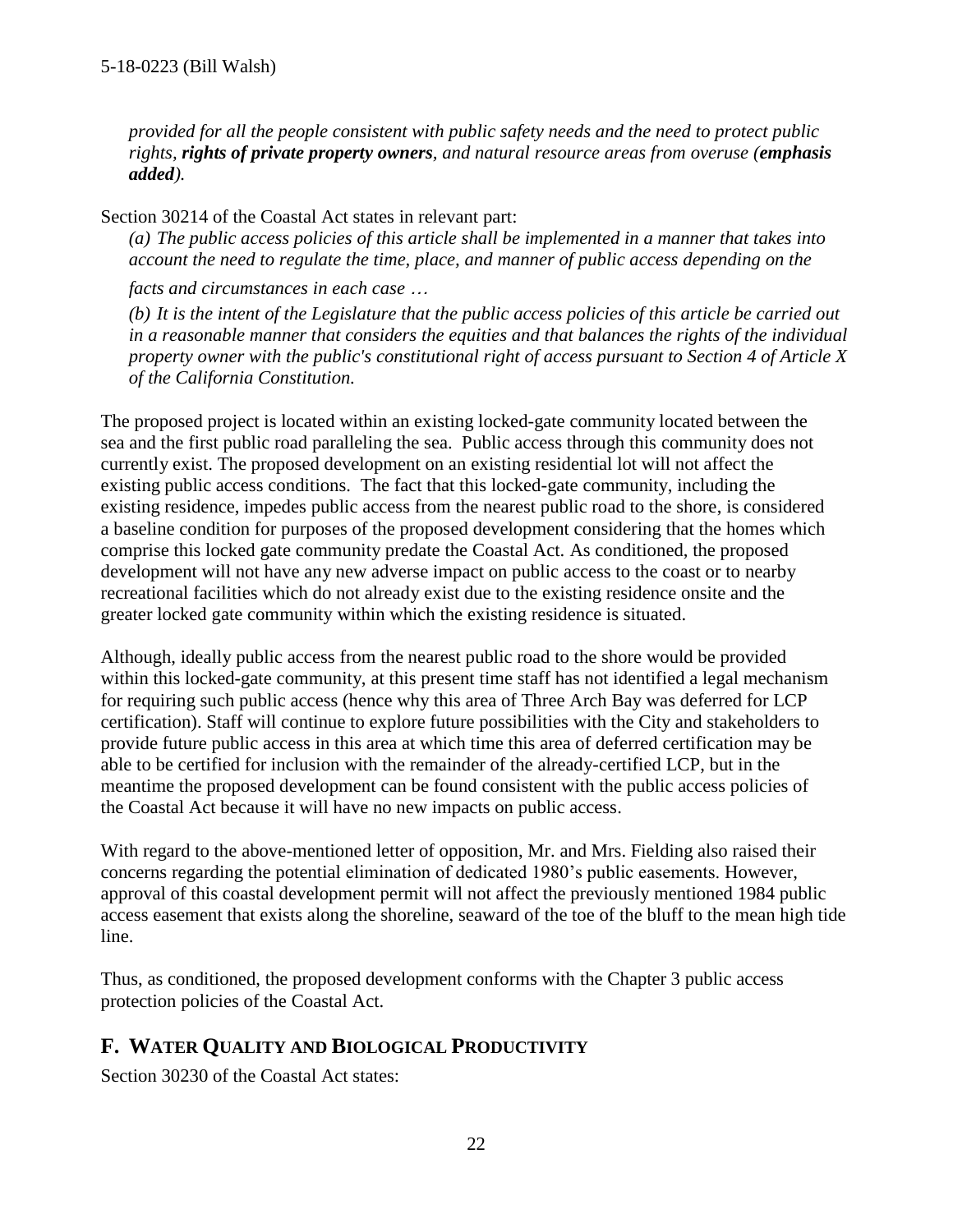*Marine resources shall be maintained, enhanced, and where feasible, restored. Special protection shall be given to areas and species of special biological or economic significance. Uses of the marine environment shall be carried out in a manner that will sustain the biological productivity of coastal waters and that will maintain healthy populations of all species of marine organisms adequate for long-term commercial, recreational, scientific, and educational purposes.*

### Section 30231 of the Coastal Act states:

*The biological productivity and the quality of coastal waters, streams, wetlands, estuaries, and lakes appropriate to maintain optimum populations of marine organisms and for the protection of human health shall be maintained and, where feasible, restored through, among other means, minimizing adverse effects of waste water discharges and entrainment, controlling runoff, preventing depletion of ground water supplies and substantial interference with surface water flow, encouraging waste water reclamation, maintaining natural vegetation buffer areas that protect riparian habitats, and minimizing alteration of natural streams.*

Since the subject site is adjacent to the ocean, the proposed development has the potential for a discharge of polluted runoff from the project site into geologically and environmentally sensitive coastal bluffs and coastal waters. A final drainage and run-off control plan is required by **Special Condition 4**, which states that runoff from all roofs, patios, driveways and other impervious surfaces and slopes on the site shall be directed to dry wells, trench drains or vegetated/landscaped areas to the maximum extent practicable within the constraints of City requirements; and where City code prohibits on-site infiltration, runoff shall be collected and discharged via pipe or other non-erosive conveyance to the frontage street to the maximum extent practicable. Runoff from impervious surfaces that cannot feasibly be directed to the street shall be discharged via pipe or other non-erosive conveyance to a designated outlet point to avoid ponding or erosion either on- or off- site. Runoff shall not be allowed to pond adjacent to the structure or sheet flow directly over the coastal bluff to the beach below; and the functionality of the approved drainage and runoff control plan shall be maintained throughout the life of the development. The Commission also imposes **Special Condition 7**, which requires the applicant to implement construction best management practices. The development, as proposed and as conditioned, incorporates design features to minimize the effect of construction and post-construction activities on the marine environment. These design features include, but are not limited to, the appropriate management of equipment and construction materials, the use of non-invasive drought-tolerant vegetation and water conservative irrigation systems to reduce and treat the runoff discharged from the site, and for the use of postconstruction best management practices to minimize the project's adverse impact on coastal waters. Therefore, the Commission finds that the proposed development, as conditioned, conforms to Sections 30230 and 30231 of the Coastal Act regarding the protection of water quality to promote the biological productivity of coastal waters and to protect human health.

## <span id="page-22-0"></span>**G. DEED RESTRICTION**

To ensure that any prospective future owners of the property are made aware of the applicability of the conditions of this permit, the Commission imposes **Special Condition 12,** which requires that the property owner record a deed restriction against the property, referencing all of the above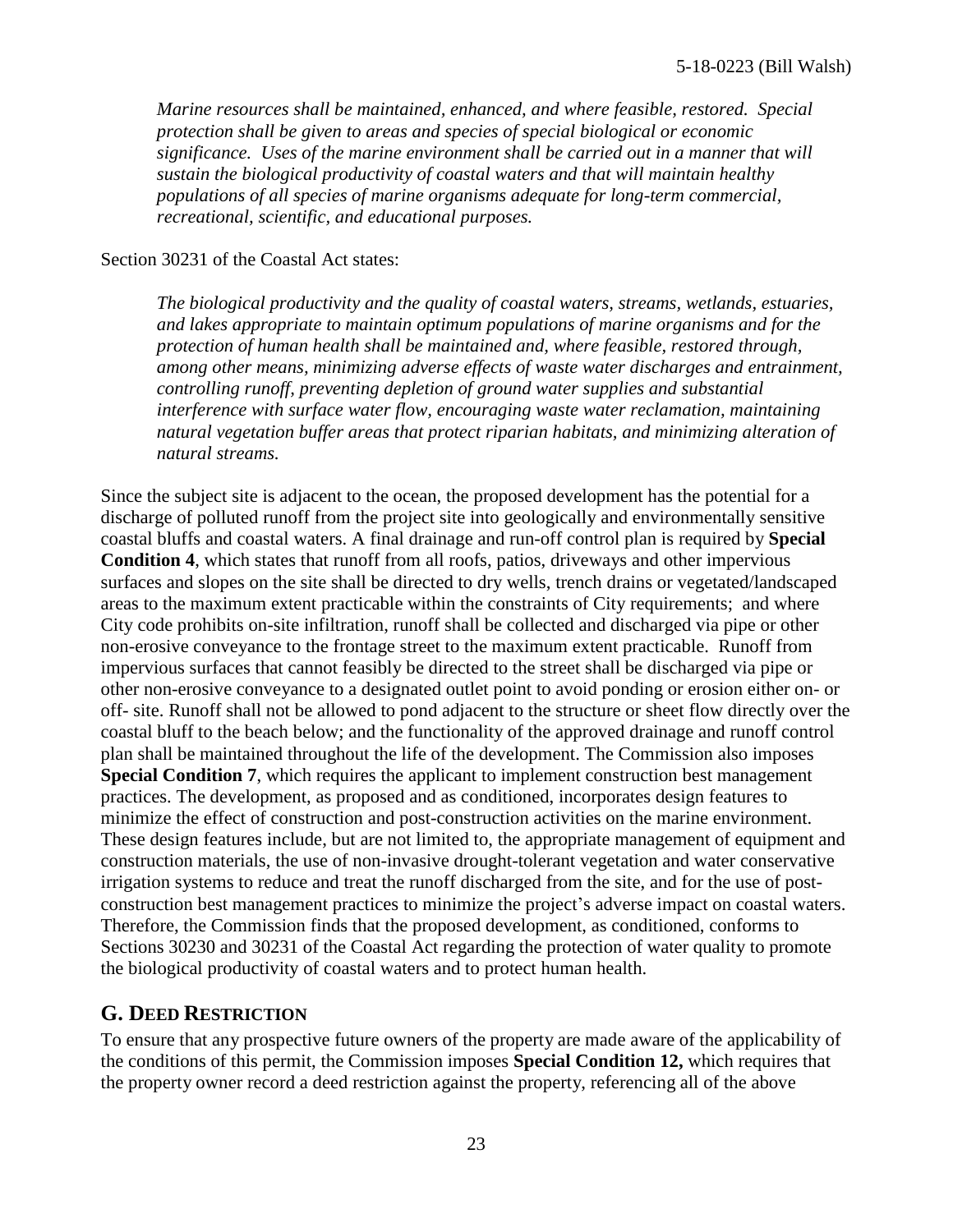Special Conditions of this permit and imposing them as covenants, conditions and restrictions on the use and enjoyment of the Property. Thus, as conditioned, this permit ensures that any prospective future owner will receive notice of the restrictions and/or obligations imposed on the use and enjoyment of the land in connection with the authorized development, including the risks of the development and/or hazards to which the site is subject, and the Commission's immunity from liability.

## <span id="page-23-0"></span>**H. LOCAL COASTAL PROGRAM**

Section 30604 (a) of the Coastal Act states:

*Prior to certification of the Local Coastal Program, a Coastal Development Permit shall be issued if the issuing agency, or the Commission on appeal, finds that the proposed development is in conformity with the provisions of Chapter 3 (commencing with Section 30200) of this division and that the permitted development will not prejudice the ability of the local government to prepare a local coastal program that is in conformity with the provisions of Chapter 3 (commencing with Section 30200).*

The City of Laguna Beach Local Coastal Program (LCP) was certified with suggested modifications, except for the areas of deferred certification, in July 1992. In February 1993 the Commission concurred with the Executive Director's determination that the suggested modification had been properly accepted and the City assumed permit issuing authority at that time. The Land Use Plan of the LCP consists of the Coastal Land Use Element, the Open Space/Conservation Element, and the Coastal Technical Appendix. The Coastal Land Use Element of the LCP was updated and replaced in its entirety via LCPA 1-10 in 2012. The certified Implementation Plan of the LCP is comprised of a number of different documents, but the main document is the City's Title 25 *Zoning Code*. The Open Space/Conservation Element and Title 25 have been amended a number of times since original certification.

The subject site is located within the Three Arch Bay area of deferred certification. Certification in this area was deferred by the Commission due to uncertainty of how to certify land use policies consistent with Chapter 3 of the Coastal Act and implementing ordinances consistent with the land use plan for this specific area, given issues of public access arising from the locked-gate nature of the community. However, as discussed above, the proposed development will not further decrease or impact public access within the existing locked-gate community. Therefore the Commission finds that approval of this project, as conditioned, will not prejudice the ability of the City of Laguna Beach to prepare a Local Coastal Program for the areas of deferred certification that conforms with and is adequate to carry out the Chapter 3 policies of the Coastal Act.

# <span id="page-23-1"></span>**I. CALIFORNIA ENVIRONMENTAL QUALITY ACT**

Section 13096(a) of the Commission's regulations requires Commission approval of Coastal Development Permit applications to be supported by a finding showing the application, as conditioned by any conditions of approval, to be consistent with any applicable requirements of the California Environmental Quality Act (CEQA).